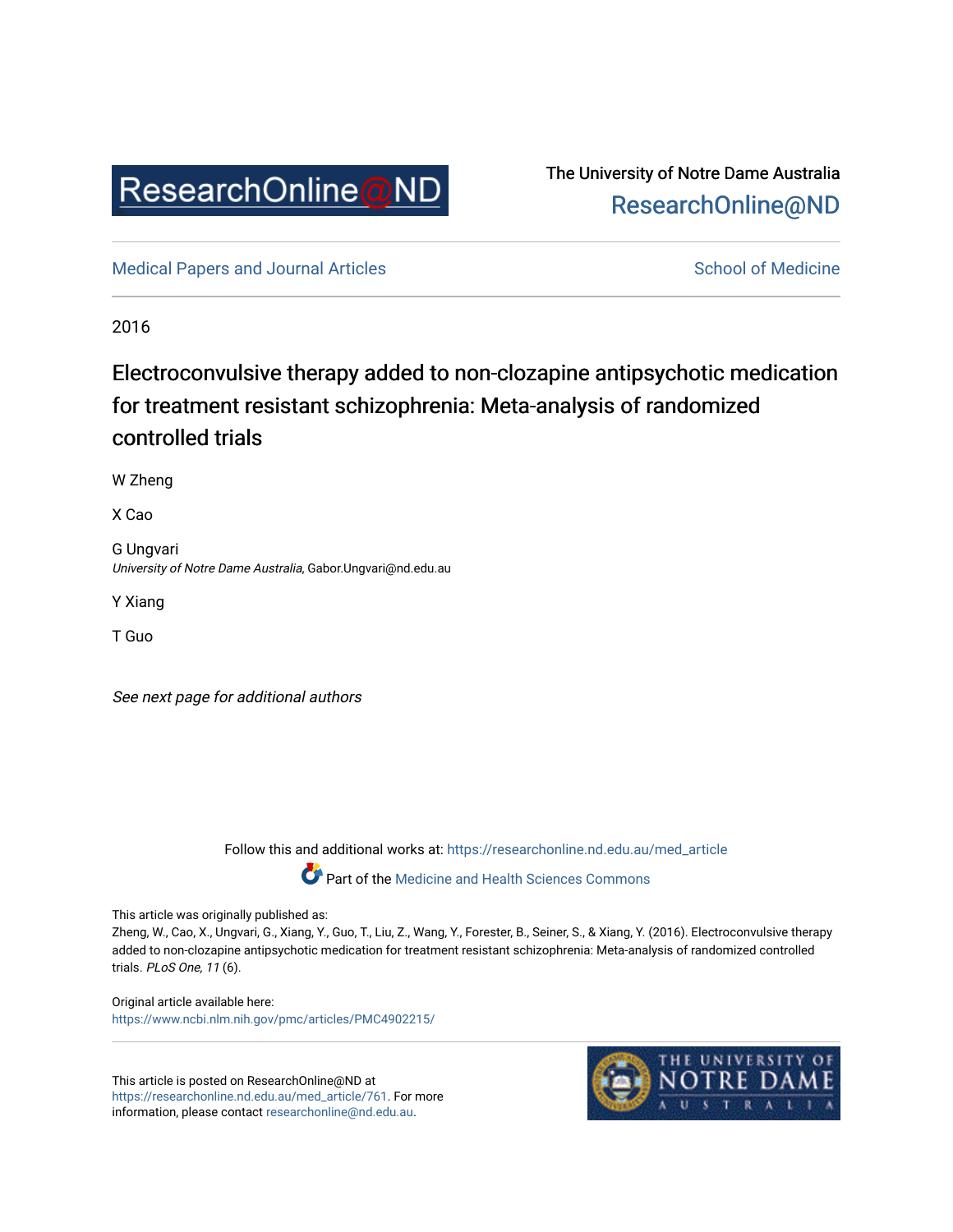# Authors

W Zheng, X Cao, G Ungvari, Y Xiang, T Guo, Z Liu, Y Wang, B Forester, S Seiner, and Y Xiang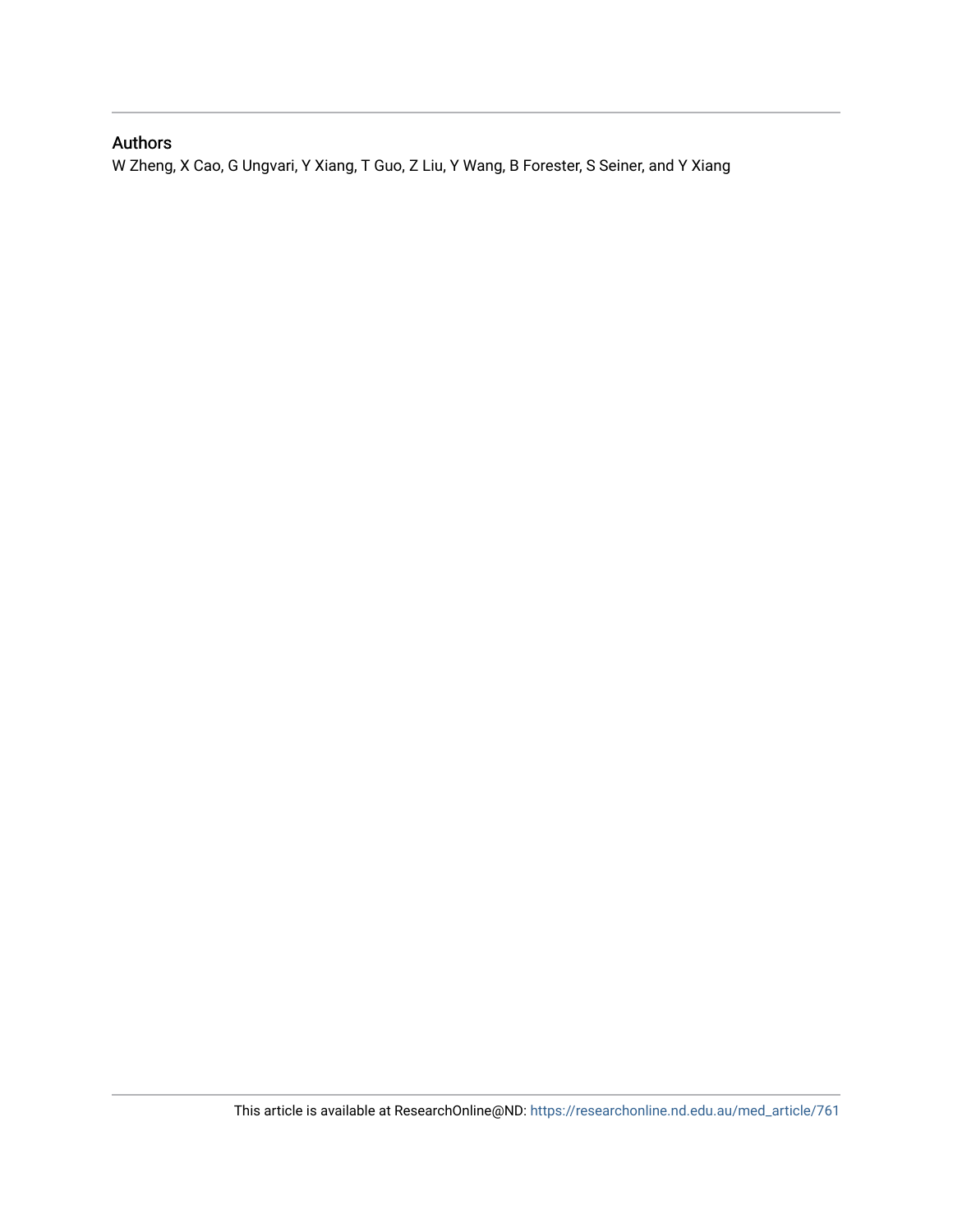This article is distributed under the terms of the Creative Commons Attribution 4.0 International license (CC BY 4.0), which permits others to copy, distribute, transform, and build upon this work, for any purpose, even commercially, provided the original work is properly cited. See[: https://creativecommons.org/licenses/by/4.0/](https://creativecommons.org/licenses/by/4.0/)

This article was originally published in *PLoS ONE* available at: <https://www.ncbi.nlm.nih.gov/pmc/articles/PMC4902215/>

Zheng, W., Cao, X., Ungvari, G., Xiang, Y., Geo, T., Liu, Z., Wang, Y, Forester, B., Seiner, S., and Xiang, Y. (2016) Electroconvulsive therapy added to non-clozapine antipsychotic medication for treatment resistant schizophrenia: Meta-analysis of randomized controlled trials. *PLoS ONE, 11*(6). doi: 10.1371/journal.pone.0156510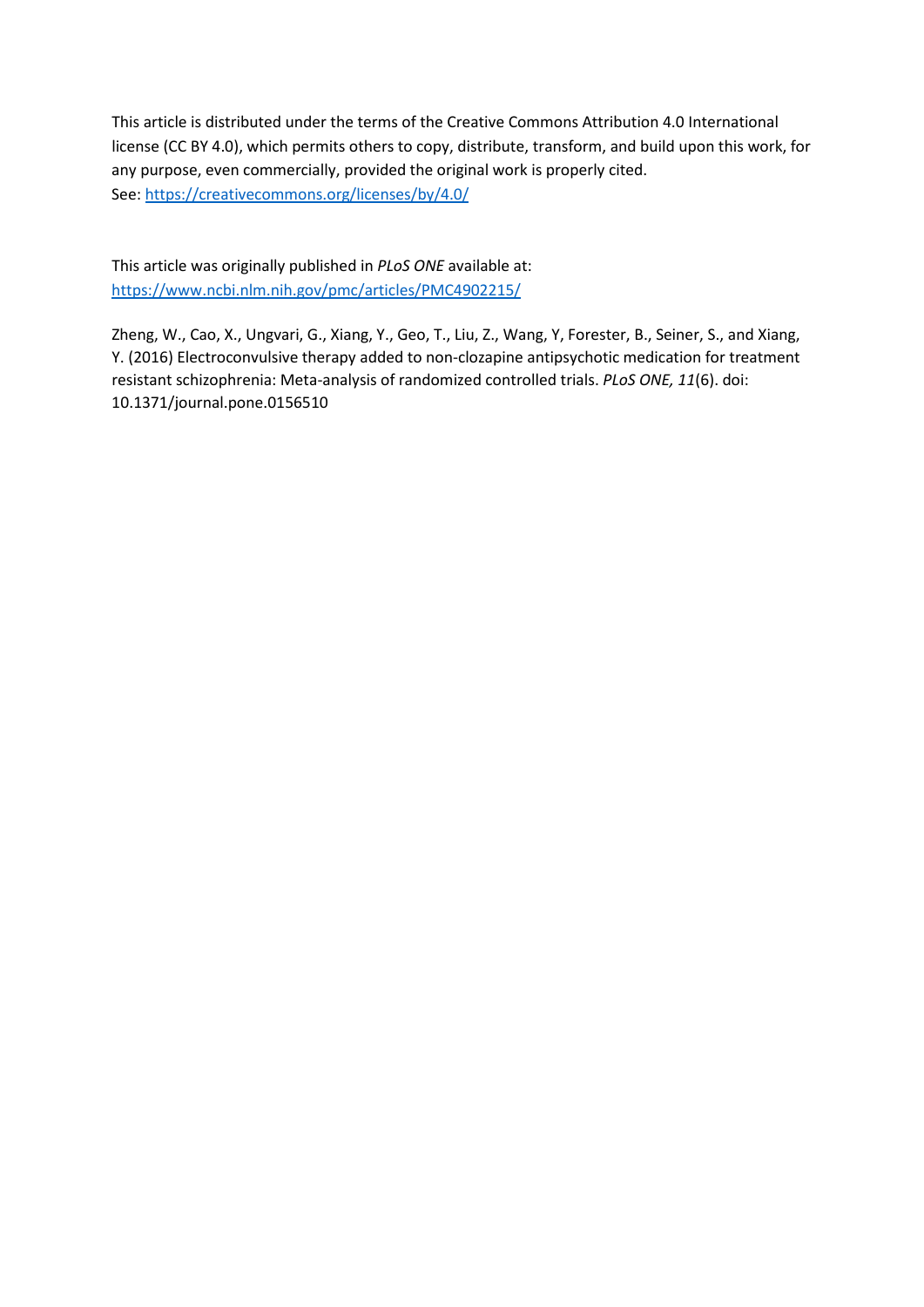

# **OPEN ACCESS**

Citation: Zheng W, Cao X-L, Ungvari GS, Xiang Y-Q, Guo T, Liu Z-R, et al. (2016) Electroconvulsive Therapy Added to Non-Clozapine Antipsychotic Medication for Treatment Resistant Schizophrenia: Meta-Analysis of Randomized Controlled Trials. PLoS ONE 11(6): e0156510. doi:10.1371/journal. pone.0156510

Editor: Peter John McKenna, Benito Menni Complejo Asistencial en Salud Mental, SPAIN

Received: January 26, 2016

Accepted: May 16, 2016

Published: June 10, 2016

Copyright: © 2016 Zheng et al. This is an open access article distributed under the terms of the [Creative Commons Attribution License,](http://creativecommons.org/licenses/by/4.0/) which permits unrestricted use, distribution, and reproduction in any medium, provided the original author and source are credited.

Data Availability Statement: All relevant data are within the paper and its Supporting Information files.

Funding: The study was supported by the McLean Hospital—Chinese Psychiatric Society Initiative in Psychiatry (MCIP), the Start-up Research Grant (SRG2014-00019-FHS) and the Multi-Year Research Grant (MYRG2015-00230-FHS) from the University of Macau. The funder had no role in study design, data collection and analysis, decision to publish, or preparation of the manuscript.

RESEARCH ARTICLE

# Electroconvulsive Therapy Added to Non-Clozapine Antipsychotic Medication for Treatment Resistant Schizophrenia: Meta-Analysis of Randomized Controlled Trials

Wei Zheng<sup>1</sup>\*, Xiao-Lan Cao<sup>2,3</sup>, Gabor S. Ungvari<sup>4,5</sup>, Ying-Qiang Xiang<sup>6</sup>, Tong Guo<sup>6</sup>, Zheng-Rong Liu<sup>7</sup>, Yuan-Yuan Wang<sup>8</sup>, Brent P. Forester<sup>9</sup>, Stephen J. Seiner<sup>9</sup>, Yu-Tao Xiang<sup>10</sup>\*

1 The Affiliated Brain Hospital of Guangzhou Medical University (Guangzhou Huiai Hospital), Guangzhou, China, 2 Department of Psychiatry, Chinese University of Hong Kong, Hong Kong SAR, China, 3 Shenzhen Key Laboratory for Psychological Healthcare & Shenzhen Institute of Mental Health, Shenzhen Kangning Hospital & Shenzhen Mental Health Center, Shenzhen, China, 4 School of Psychiatry & Clinical Neurosciences, University of Western Australia, Perth, Australia, 5 The University of Notre Dame Australia / Marian Centre, Perth, Australia, 6 The National Clinical Research Center for Mental Disorders & Beijing Anding Hospital, Capital Medical University, Beijing, China, 7 Mental Hospital of Guangzhou Civil Administration, Guangzhou, 510430, China, 8 Department of Epidemiology and Biostatistics, Faculty of Public Health, Wuhan University, Wuhan, Hubei province, China, 9 McLean Hospital Belmont, MA & Harvard Medical School, Department of Psychiatry, Boston, MA, United States of America, 10 Unit of Psychiatry, Faculty of Health Sciences, University of Macau, Macao SAR, China

\* xyutly@gmail.com (YTX); zhengwei0702@163.com (WZ)

# Abstract

This meta-analysis of randomized controlled trials (RCTs) examined the efficacy and safety of the combination of electroconvulsive therapy (ECT) and antipsychotic medication (except for clozapine) versus the same antipsychotic monotherapy for treatment-resistant schizophrenia (TRS). Two independent investigators extracted data for a random effects metaanalysis and pre-specified subgroup and meta-regression analyses. Weighted and standard mean difference (WMD/SMD), risk ratio (RR) ±95% confidence intervals (CIs), number needed to treat (NNT), and number needed to harm (NNH) were calculated. Eleven studies  $(n = 818,$  duration = 10.2 $\pm$ 5.5 weeks) were identified for meta-analysis. Adjunctive ECT was superior to antipsychotic monotherapy regarding (1) symptomatic improvement at last-observation endpoint with an SMD of -0.67 (p<0.00001;  $I^2 = 62\%$ ), separating the two groups as early as weeks 1–2 with an SMD of -0.58 (p<0.00001;  $I^2 = 0$ %); (2) study-defined response (RR = 1.48, p<0.0001) with an NNT of 6 (CI = 4–9) and remission rate (RR = 2.18, p = 0.0002) with an NNT of 8 (CI = 6–16); (3) PANSS positive and general symptom sub-scores at endpoint with a WMD between -3.48 to -1.32 ( $P = 0.01$  to 0.009). Subgroup analyses were conducted comparing double blind/rater-masked vs. open RCTs, those with and without randomization details, and high quality (Jadad>adadup analyses were Jadad<3) studies. The ECT-antipsychotic combination caused more headache ( $p = 0.02$ ) with an NNH of 6 (CI = 4–11) and memory impairment ( $p = 0.001$ ) with an NNH of 3 (CI = 2-5). The use of ECT to augment antipsychotic treatment (clozapine excepted) can be an effective treatment option for TRS, with increased frequency of self-reported memory impairment and headache.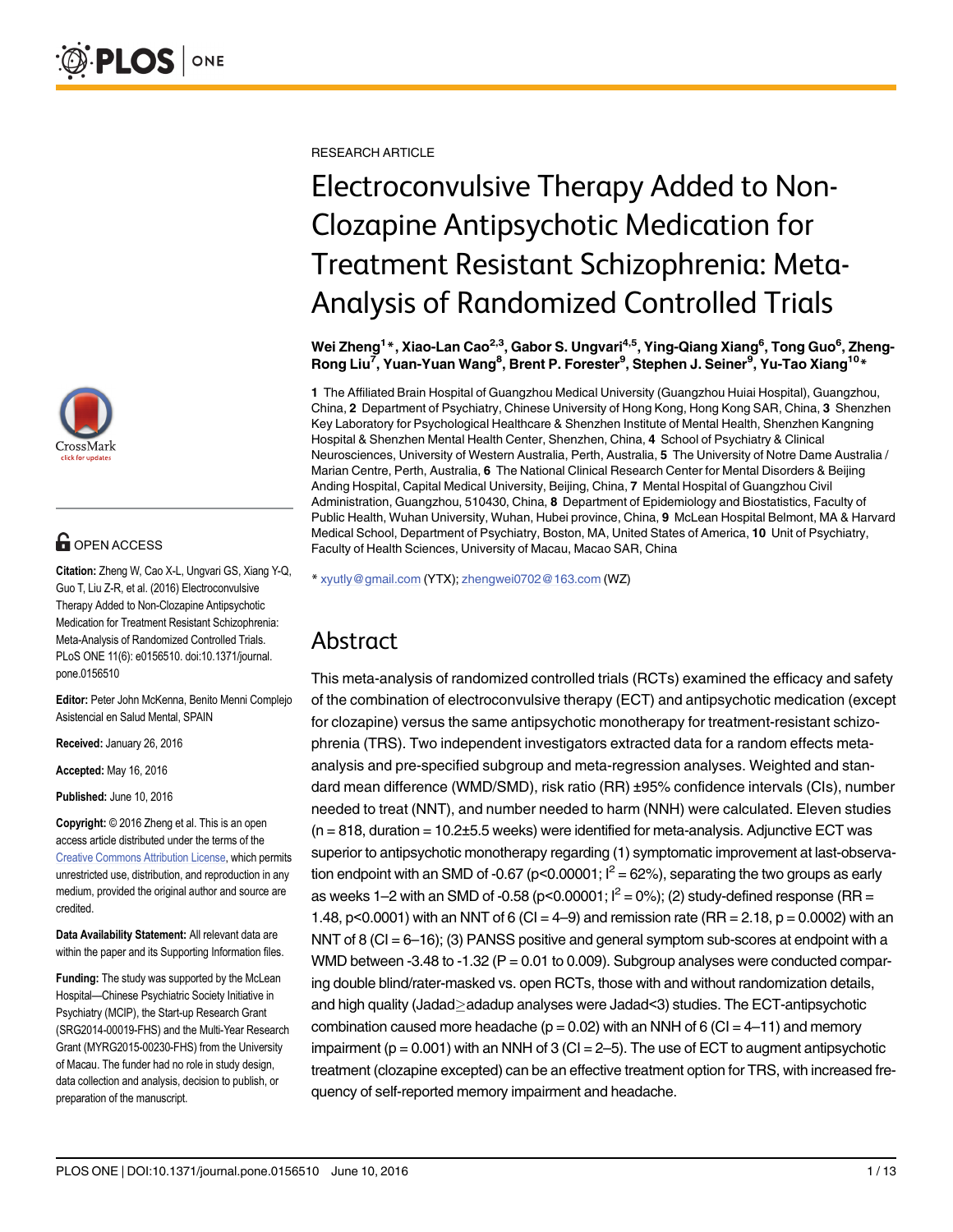<span id="page-4-0"></span>

Competing Interests: The authors have declared that no competing interests exist.

### Trial registration

CRD42014006689 (PROSPERO).

### Introduction

Treatment-resistant schizophrenia (TRS) remains a great clinical challenge [[1](#page-13-0), [2\]](#page-13-0). Clozapine is the most efficacious antipsychotic drug for this population  $[2, 3]$  $[2, 3]$  $[2, 3]$  $[2, 3]$ , but many patients cannot tolerate clozapine due to its adverse drug reactions (ADRs) [[3](#page-13-0), [4\]](#page-13-0). Apart from agranulocytosis, clozapine may cause sedation, constipation, and/or an increased the risk of metabolic syndrome, thereby lowering treatment adherence [\[5](#page-13-0)–[7\]](#page-13-0). Augmenting strategies, such as antipsychotic polypharmacy, adjunctive use of antidepressants, mood stabilizers, fatty acid supplements, glutamatergic agents and electroconvulsive therapy (ECT)  $[8-10]$  $[8-10]$  $[8-10]$ , have been considered for TRS.

ECT has shown to be an effective and safe augmentation in TRS including clozapine-resistant schizophrenia [\[11,](#page-13-0) [12\]](#page-13-0). It has been recommended for TRS by the Task Force Report of the American Psychiatric Association on ECT [[13](#page-13-0)]. A number of randomized controlled trials (RCTs) [\[14](#page-14-0)–[24](#page-14-0)] compared the efficacy and safety of ECT combined with antipsychotic medication other than clozapine with the same antipsychotic monotherapy. So far, the results have been conflicting.

A systematic review of 22 RCTs concluded that adjunctive ECT added to any type of antipsychotics could produce symptomatic improvement in TRS [\[25\]](#page-14-0). In another review of 12 RCTs Tharyan et al. [[26\]](#page-14-0) suggested that ECT combined with all types of antipsychotics may be an effective treatment for schizophrenia.

To the best of our knowledge no meta-analyses on ECT added to non-clozapine antipsychotics for TRS have been published. The present meta-analysis of RCTs evaluates the efficacy and safety of ECT added to non-clozapine antipsychotic medications for TRS, comparing this combination to antipsychotic monotherapy. In addition to international literature sources, Chinese databases that are not usually reviewed in the international literature were also searched.

# Methods

This meta-analysis is based on the methodology recommended by the Cochrane Collaboration [\[27](#page-14-0)] and prepared according to the Preferred Reporting Items for Systematic Reviews and Meta-Analyses (PRISMA) statement [[28](#page-14-0)] [\(S1 Fig](#page-12-0)).

# Selection criteria

According to the PICOS acronym, the following selection criteria were used: Participants (P): patients with schizophrenia according to any diagnostic criteria. Intervention (I): ECT added to non-clozapine antipsychotic medications. Comparison (C): the same non-clozapine antipsychotic monotherapy or combined with sham ECT. Outcomes (O): efficacy and safety. Study design (S): RCTs reporting the efficacy and safety of adjunctive ECT for schizophrenia. Case series, observational trials, non-randomized trials, and non-original research (reviews and meta-analyses) were excluded.

# Outcome parameters

Clinical outcomes were based on intent-to-treat (ITT) analysis, if provided. The primary outcome measure was endpoint symptomatic improvement measured by the change in total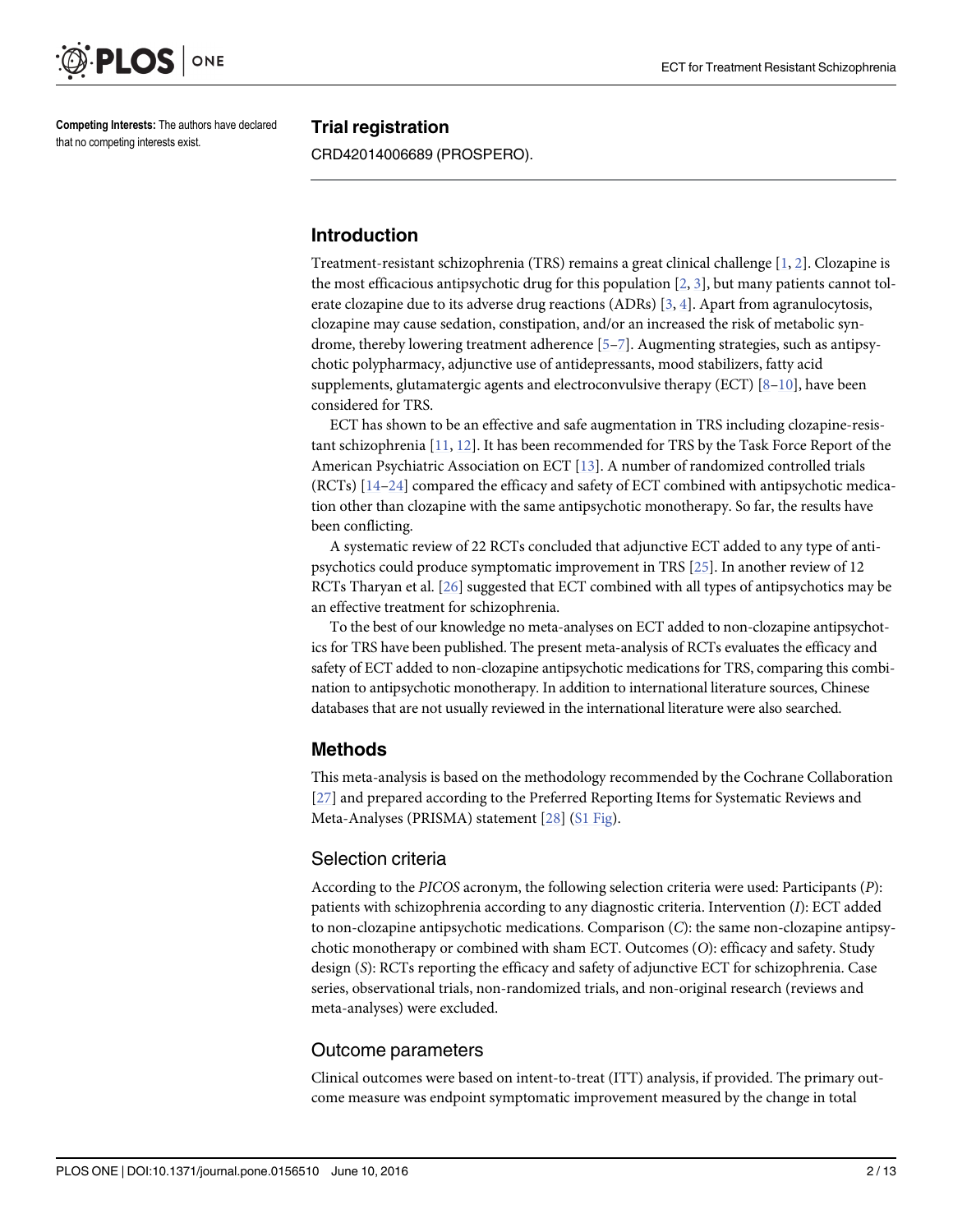<span id="page-5-0"></span>psychopathology of the Positive and Negative Syndrome Scale (PANSS) [\[29](#page-14-0)], or the Brief Psychiatric Rating Scale (BPRS) [\[30](#page-14-0)]. Key secondary outcomes included early (at 1 to 2 weeks) symptomatic improvement, PANSS positive, negative and general psychopathology sub-scores, response and remission defined by individual studies, patient-reported ADRs during the study period, and all-cause discontinuation.

# Search methods

Major English (PubMed, PsycINFO, Embase, Cochrane Library databases, the Cochrane Controlled Trials Register) and Chinese databases (WanFang Database, Chinese Biomedical Database and China Journal Net) were searched from their inception until November 10, 2015 for RCTs using the following search terms: Electroconvulsive/Electroconvulsive therapy, schizophrenia, randomized controlled trial, placebo, and trial. The keywords were used in combination with the Boolean operators AND, OR, and NOT. The search was supplemented by using the "related article" function. Reference lists of eligible studies and relevant review articles were hand-searched. Authors were contacted for unpublished data if necessary.

# Data extraction

Selection of studies, data extraction and synthesis and assessment of bias were conducted independently by two authors (WZ and XLC). All information was checked by another author (YQX). Inconsistencies were resolved by discussion.

# Assessment of risk of bias

The methodological quality of RCTs was assessed by risk of bias  $[31]$  rating the method of random sequence generation (selection bias), allocation concealment (selection bias), blinding of participants and personnel (performance bias), blinding of outcome assessment (detection bias), incomplete outcome data (attrition bias), selective reporting (reporting bias) and other biases. Each domain was rated as "high risk", "unclear risk", or "low risk" [\[31\]](#page-14-0). In addition, the Jadad scale (range: 0–5) was used to assess study quality in five domains: "randomization," "double blinding," "description withdrawals and dropouts," "generation of random numbers," and "allocation concealment" [[32](#page-14-0)]. RCTs were classified as high-quality when their Jadad total score was  $\geq$ 3 and low quality when their Jadad score was <3 [\[33\]](#page-14-0). The GRADE system ( $S1$ [Table](#page-13-0)) was used to rate the quality of primary and secondary outcomes of the meta-analysis [\[34](#page-14-0), [35\]](#page-15-0).

# Data synthesis and statistical analyses

In order to combine studies, the random effects model [\[36\]](#page-15-0) was used in all cases with the aid of the Review Manager Version 5.3 software ([http://www.cochrane.org](http://www.cochrane.org/)). Weighted or standard mean difference (WMD/SMD) and risk ratio (RR) with 95% confidence intervals (CIs) were calculated for continuous and dichotomous data, respectively. When RR was significant  $(p<0.05)$ , the number needed to treat (NNT) or number needed to harm (NNH) were calculated. All statistical differences were considered significant when p<0.05.

In case of  $I^2 \ge 50\%$  for the effect of primary outcomes, a sensitivity analyses was conducted after removing the three studies  $[14, 19, 23]$  $[14, 19, 23]$  $[14, 19, 23]$  $[14, 19, 23]$  $[14, 19, 23]$  that had an outlying effect size of SMD>-1.0. Furthermore, 5 comparative subgroup analyses were also conducted to identify potential moderators or mediators. These subgroup analyses were (1) Chinese vs. non-Chinese studies; (2) double blind/rater-masked vs. non-blinded studies; (3) duration of treatment <12 vs.  $\geq$ 12 weeks; (4) mean number of ECT sessions  $\leq$  9 ECTs vs.  $\geq$  9 (since the number of ECT sessions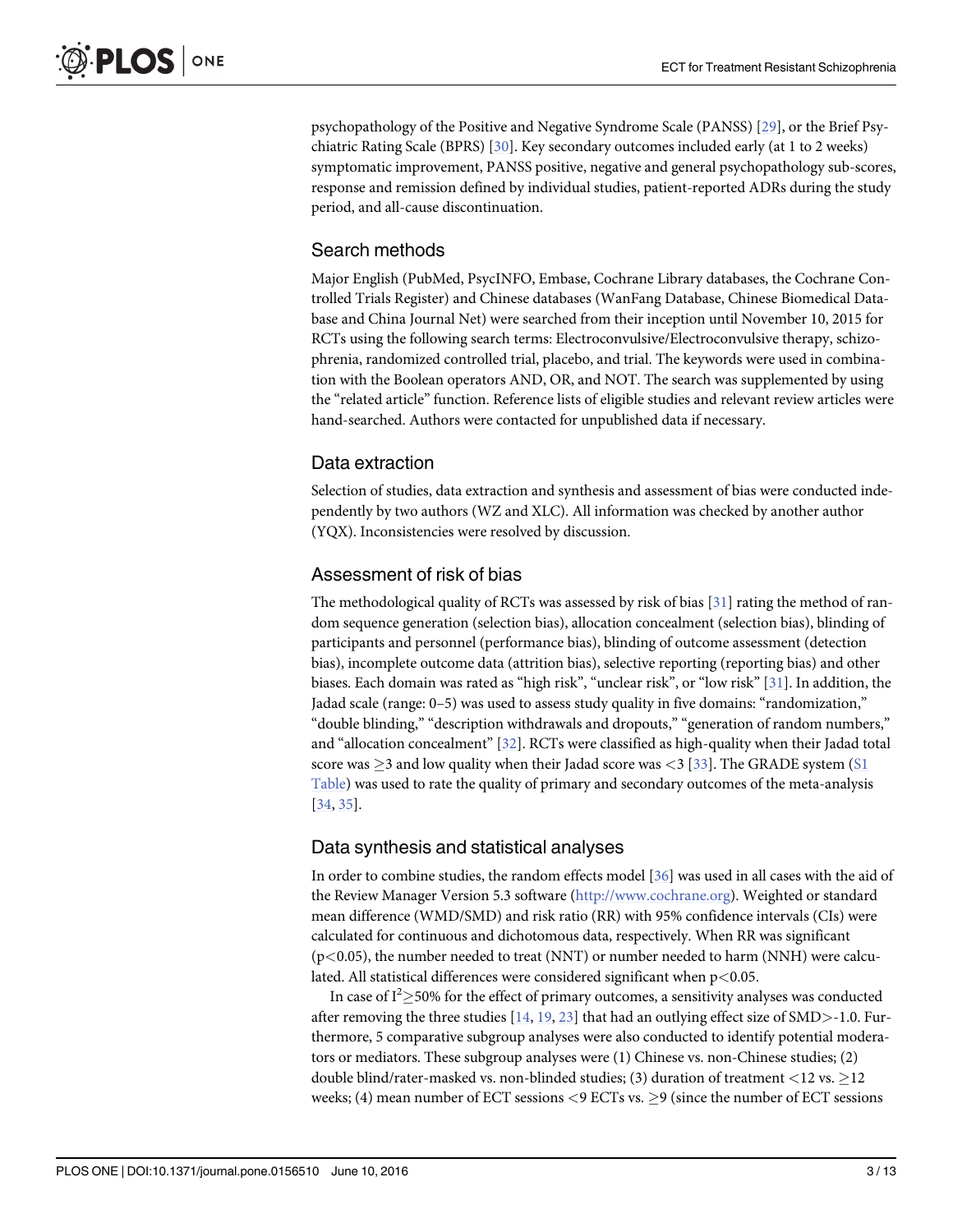<span id="page-6-0"></span>was reported inconsistently, the median split of the number of recommended ECT sessions according to the ECT guidelines for schizophrenia in China were used, i.e., 6 to 12 sessions [\[37](#page-15-0)]; (5) high vs. low quality studies ( $\geq$ 3 vs.  $\lt$ 3); and (6) co-starting vs. augmenting with antipsychotic. Since 2 RCTs [[21](#page-14-0), [24](#page-14-0)] provided data only for key secondary outcomes, subgroup analyses of endpoint symptomatic improvement were conducted with the remaining 9 RCTs.

Additionally, a meta-regression analysis was performed involving sample size, trial duration, Jadad score, mean age, percentage of male patients and illness duration to identify potential moderators or mediators of the effect on endpoint symptomatic improvement using the STATA Version 12.0 software ([http://www.stata.com](http://www.stata.com/)).

Finally, funnel plots, Egger's intercept [\[38\]](#page-15-0), Duval and Tweedie's Trim-and-fill procedure [\[39](#page-15-0)], and Rosenthal's fail-safe method [[40\]](#page-15-0) were used with the Comprehensive Meta-Analysis Version 2 software ([http://www.meta-analysis.com\)](http://www.meta-analysis.com) to assess publication bias of the primary outcomes.

#### **Results**

### Literature search

A total of 701 potentially relevant articles in the initial database search (698 trials) and other sources (3 trials) were ascertained. Eventually 11 RCTs met the selection criteria for meta-anal-ysis [\(Table 1](#page-7-0),  $Fig 1$  and  $S2$  Fig).

#### RCTs and patient characteristics

Eleven RCTs with 818 patients (sample size range  $= 25-160$ , median  $= 67.0$ ) compared add-on ECT  $(n = 414)$  to an antipsychotic medication, including chlorpromazine, flupenthixol, olanzapine, quetiapine, risperidone, and ziprasidone with the same antipsychotic monotherapy  $(n = 404)$ . TRS was defined as failure to respond to  $\geq 2$  antipsychotics (1 trial),  $\geq 3$  antipsychotics (9 trials), and  $\geq$ 4 antipsychotics (1 trial). Nine RCTs were conducted in China (n = 763), and 1 each in Thailand (n = 30) and India (n = 25). Only one RCT  $[15]$  used sham ECT in the control group.

Patients were  $37.0 \pm 4.5$  years (range = 29.5–45.5 years, median = 35.5 years), 55.4 $\pm$ 10.0% were males (range = 36.5%-69.1%, median = 58.7%) and the mean illness duration was 13.0  $\pm 4.3$  years (range = 7.3–20.0 years, median = 12.5 years). The RCTs lasted 10.2 $\pm$ 5.5 weeks (range  $= 4-24$  weeks, median  $= 8.0$  weeks). ECT courses comprised  $14.2\pm8.0$  sessions  $(range = 7.6-36.0 \, sessions, median = 8.0 \, sessions.$ 

#### Assessment of risk of bias

While 6 RCTs with a specific description regarding random sequence generation were rated as low risk, 6 RCTs were rated as high risk for allocation concealment. Masked assessors and double blindness were administered in 4 and 1 RCT, respectively. Regarding outcome data, 1 RCT reported loss to follow-up, but failed to use ITT analysis for incomplete outcome data. In addition, none of the studies registered their protocol, preventing formal assessment of reporting bias. Other biases were rated as low risk in all RCTs ([S3 Fig\)](#page-12-0).

#### Quality assessment

The Jadad score was  $2.6\pm0.7$  (range = 2–4, median = 3) ([Table 1\)](#page-7-0); 7 RCTs were classified as high quality (Jadad score  $\geq$  3) and the remaining 4 as low quality (Jadad score  $\lt$  3) [\(Table 1](#page-7-0)). The quality of evidence in GRADE analyses for each outcome ranged from ''low" (22.2%) to "moderate"  $(44.4\%)$  to "high"  $(33.3\%)$   $(S1$  Table).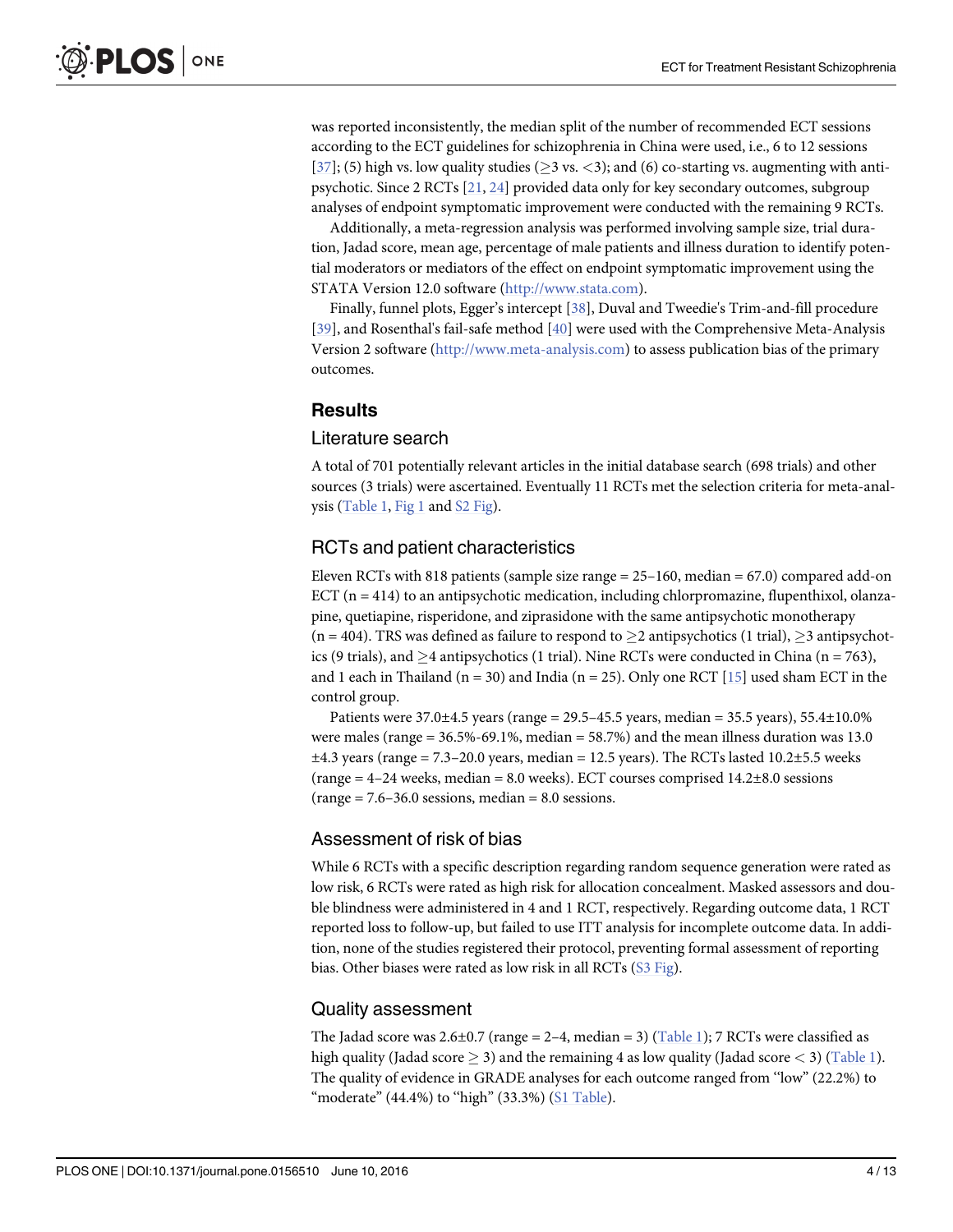<span id="page-7-0"></span>

| Country                      | ž | Öesi             | ā,            |                                |                      |                       | schizophrenia patients |                        |                                 | 5g                  |                    | <b>Outcomes</b>    |                    | Jadad             |
|------------------------------|---|------------------|---------------|--------------------------------|----------------------|-----------------------|------------------------|------------------------|---------------------------------|---------------------|--------------------|--------------------|--------------------|-------------------|
| Duration<br>(weeks)          |   | Blinding         | <b>APs</b>    | treatment <sup>b</sup><br>င္ပံ | (years<br><b>Age</b> | Male<br>$\mathcal{E}$ | Criteria               | Refractory<br>criteria | <b>Bilateral/</b><br>unilateral | Electricity<br>dose | Section<br>(times) | Psychotic<br>scale | Cognition          | score             |
| 24<br>30<br>Thailand         |   | Open-<br>label   | 군<br>         | Augmentation                   | 34.9                 | 43.3                  | $\frac{\pi}{2}$        | $\geq$ 2 APs           | <b>Bilatera</b>                 | 346mC               | $\frac{1}{4}$      | <b>BPRS</b>        | MMSE               | S                 |
| 4<br>25<br>India             |   | Double-<br>blind | CPZ           | Costart                        | 29.5                 | 64.0                  | DSM-IV                 | $\geq$ 3 APs           | Bilateral                       | $\frac{\alpha}{2}$  | $\frac{\alpha}{2}$ | <b>BPRS</b>        | ≸                  | 4                 |
| 12<br>57<br>China            |   | Rater-<br>masked | RIS           | Augmentation                   | 39.0                 | 55.2                  | CCMD-<br>$\infty$      | $\geq 3$ APs           | Bilateral                       | $\frac{\pi}{2}$     | 12                 | PANSS              | WCST               | ო                 |
| $\infty$<br>160<br>China     |   | Open-<br>label   | $\frac{P}{N}$ | Augmentation                   | 34.5                 | 62.5                  | DSM-IV                 | $\geq$ 3 APs           | $\frac{\alpha}{\alpha}$         | $\frac{\alpha}{2}$  | <u>인</u>           | <b>BPRS</b>        | $\frac{\alpha}{2}$ | 2                 |
| 51<br>65<br>China            |   | masked<br>Rater- | <b>OLA</b>    | Costart                        | 39.0                 | 35.9                  | ICD-10                 | $\geq 3$ APs           | Bilateral                       | 188C                | 36                 | <b>PANSS</b>       | $\frac{\alpha}{2}$ | ო                 |
| $\infty$<br>126<br>China     |   | Open-<br>label   | $\frac{P}{N}$ | Augmentation                   | 34.1                 | 58.7                  | CCMD-<br>$\infty$      | $\geq$ 3 APs           | $\frac{\alpha}{2}$              | $\frac{\alpha}{2}$  | $\frac{1}{2}$      | <b>BPRS</b>        | WMSC               | ო                 |
| 4<br>72<br>China             |   | Open-<br>label   | OLA           | Augmentation                   | 45.5                 | 59.7                  | CCMD-<br>$\infty$      | $\geq 3$ APs           | <b>Bilateral</b>                | 20 Hz               | $10 - 12$          | PANSS              | $\frac{\pi}{2}$    | $\sim$            |
| 으<br>42<br>China             |   | Open-<br>label   | OLA           | Augmentation                   | 35.5                 | 69.1                  | CCMD-<br>$\infty$      | $\geq$ 3 APs           | $\frac{\pi}{2}$                 | $\frac{\alpha}{2}$  | $8 - 12$           | PANSS              | g                  | S                 |
| $\frac{1}{2}$<br>63<br>China |   | Open-<br>label   | OLA           | Costart                        | 42.6                 | 36.5                  | CCMD-<br>3             | $\geq 3$ APs           | Bilateral                       | $\frac{\pi}{2}$     | 9.3                | PANSS              | WMS                | $\mathbf{\Omega}$ |
| $^\infty$<br>84<br>China     |   | Rater-<br>masked | OLA           | Costart                        | 38.4                 | 44.0                  | CCMD-<br>ო             | $\geq 3$ APs           | $\frac{\pi}{2}$                 | $\frac{\alpha}{2}$  | $\frac{6}{5}$      | PANSS              | $\frac{\alpha}{2}$ | ო                 |
| $\infty$<br>84<br>China      |   | Open-<br>label   | QUE           | Augmentation                   | 34.1                 | 59.5                  | CCMD-<br>$\infty$      | $\geq 4$ APs           | Bilateral                       | $\frac{\alpha}{2}$  | 7.6                | PANSS              | $\frac{\alpha}{2}$ | $\sim$            |
|                              |   |                  |               |                                |                      |                       |                        |                        |                                 |                     |                    |                    |                    |                   |

a This number reflects the total sample size recruited, including patients on RCTs. aThis number reflects the total sample size recruited, including patients on RCTs. <sup>b</sup>Co-treatment with ECT was started at the same time that other antipsychotic or added as an augmentation strategy.  $^{\rm b}$ Co-treatment with ECT was started at the same time that other antipsychotic or added as an augmentation strategy.

<sup>C</sup>Data not provide for the control group CData not provide for the control group

DSM-IV = Diagnostic and Statistical; ECT = electroconvulsive therapy; Flu = flupenthixol; ICD-10 = International Classification of Diseases, 10<sup>th</sup> edition; MMSE = Mini-Mental Status DSM-IV = Diagnostic and Statistical; ECT = electroconvulsive therapy; Flu = flupenthixol; ICD-10 = International Classification of Diseases, 10th edition; MMSE = Mini-Mental Status Exam; NR = not report; OLA = olanzapine; PANSS = Positive and Negative Syndrome Scale; QUE = quetiapine; RIS = risperidone; ZIP = ziprasidone; WCST = Wisconsin Card Exam; NR = not report; OLA = olanzapine; PANSS = Positive and Negative Syndrome Scale; QUE = quetiapine; RIS = risperidone; ZIP = ziprasidone; WCST = Wisconsin Card APs = antipsychotics; BPRS = Brief Psychiatric Rating Scale; CCMD-3 = China's mental disorder dassification and diagnosis standard 3th edition; CPZ = chlorpromazine; APs = antipsychotics; BPRS = Brief Psychiatric Rating Scale; CCMD-3 = China's mental disorder classification and diagnosis standard 3th edition; CPZ = chlorpromazine; Sorting Test; WMS = Wechsler Memory Scale Sorting Test; WMS = Wechsler Memory Scale

doi:10.1371/journal.pone.0156510.t001 doi:10.1371/journal.pone.0156510.t001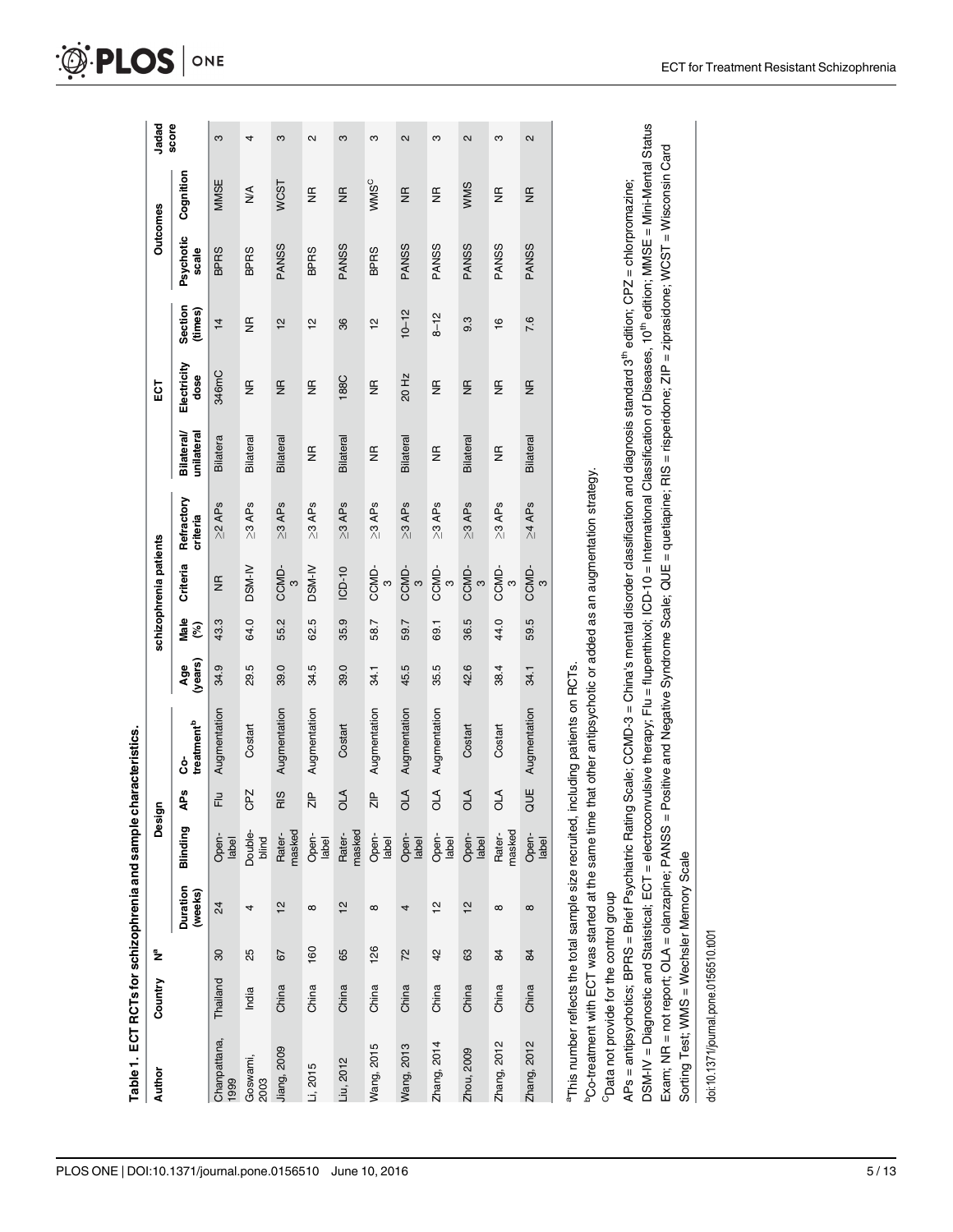<span id="page-8-0"></span>



doi:10.1371/journal.pone.0156510.g001

# Improvement of psychiatric symptoms

Primary outcome. [Fig 2](#page-9-0) demonstrates that the adjunctive ECT-antipsychotic combination outperformed the comparator on endpoint symptomatic improvement of the total scores of PANSS (6 trials) or BPRS (3 trials) with a SMD of -0.67 [(CI:-0.95,-0.39) (p<0.00001;  $I^2$  =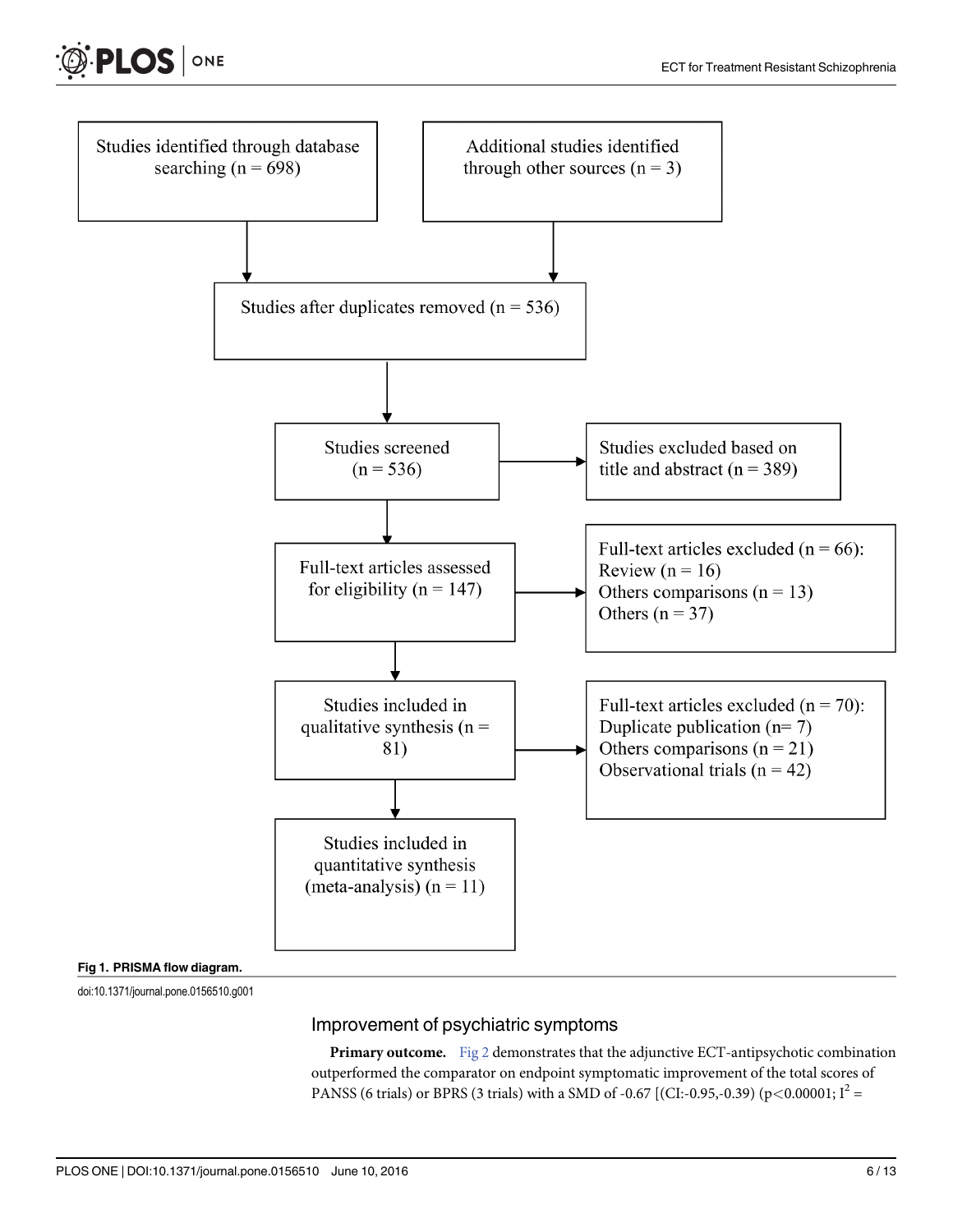<span id="page-9-0"></span>

|                                                                                                            |             | <b>Experimental</b> |      |               | Control           |     |                 | <b>Std. Mean Difference</b>   | <b>Std. Mean Difference</b>              |  |  |
|------------------------------------------------------------------------------------------------------------|-------------|---------------------|------|---------------|-------------------|-----|-----------------|-------------------------------|------------------------------------------|--|--|
| <b>Study or Subgroup</b>                                                                                   | Mean        |                     |      | SD Total Mean |                   |     | SD Total Weight | IV, Random, 95% CI            | IV, Random, 95% CI                       |  |  |
| 2.1.1 Early symptomatic improvement (1-2weeks)                                                             |             |                     |      |               |                   |     |                 |                               |                                          |  |  |
| Goswami 2003                                                                                               | 45.6        | 5.8                 | 15   | 52.6          | 7.8               | 10  | 4.8%            | $-1.02$ [-1.87, $-0.16$ ]     |                                          |  |  |
| Li 2015                                                                                                    | 48.1        | 10.2                | 80   | 53.2          | 10.2 <sub>1</sub> | 80  | 35.6%           | $-0.50$ [ $-0.81$ , $-0.18$ ] |                                          |  |  |
| Zhang 2012                                                                                                 | 76.48       | 8.56                | 42   | 83.33         | 8.29              | 42  | 17.8%           | $-0.81$ [-1.25, $-0.36$ ]     |                                          |  |  |
| Zhang 2012a                                                                                                | 74.6        | 21.4                | 42   | 85.7          | 18.8              | 42  | 18.6%           | $-0.55$ [ $-0.98$ , $-0.11$ ] |                                          |  |  |
| Zhang 2014                                                                                                 | 68.92       | 7.51                | -21. | 74.87         | 6.47              | -21 | 8.8%            | $-0.83$ [-1.47, $-0.20$ ]     |                                          |  |  |
| Zhou 2009                                                                                                  | 75.42       | 7.66                | 31   | 77.41         | 7.89              | 32  | 14.4%           | $-0.25$ $[-0.75, 0.24]$       |                                          |  |  |
| Subtotal (95% CI)                                                                                          |             |                     | 231  |               |                   | 227 | 100.0%          | $-0.58$ [ $-0.77, -0.39$ ]    |                                          |  |  |
| Heterogeneity: Tau <sup>2</sup> = 0.00; Chi <sup>2</sup> = 4.56, df = 5 (P = 0.47); i <sup>2</sup> = 0%    |             |                     |      |               |                   |     |                 |                               |                                          |  |  |
| Test for overall effect: $Z = 6.06$ (P < 0.00001)                                                          |             |                     |      |               |                   |     |                 |                               |                                          |  |  |
|                                                                                                            |             |                     |      |               |                   |     |                 |                               |                                          |  |  |
| 2.1.2 Endpoint symptomatic improvement (8.24 weeks)                                                        |             |                     |      |               |                   |     |                 |                               |                                          |  |  |
| Chanpattana 1999                                                                                           | 24.27 16.77 |                     |      | 15 44.33      | 8.43              | 15  | 7.3%            | $-1.47$ [ $-2.29$ , $-0.65$ ] |                                          |  |  |
| Goswami 2003                                                                                               | 40.4        | 10                  | 15   | 44            | 7.6               | 10  | 7.4%            | $-0.38$ [-1.19, 0.43]         |                                          |  |  |
| Jiang 2009                                                                                                 | 50.18       | 12.31               | -32. | 56.91         | 14.17             | 35  | 12.0%           | $-0.50$ [ $-0.99$ , $-0.01$ ] |                                          |  |  |
| Li 2015                                                                                                    | 39.9        | 8.4                 | 80   | 49.5          | 9.9               | 50  | 14.1%           | $-1.06$ [ $-1.44$ , $-0.68$ ] |                                          |  |  |
| Liu 2012                                                                                                   | 72          | 15                  | 32   | 77            | 14                | 33  | 12.0%           | $-0.34$ $[-0.83, 0.15]$       |                                          |  |  |
| Zhang 2012                                                                                                 | 52.34       | 7.76                | 42   | 61.56         | 8.26              | 42  | 12.5%           | $-1.14$ [-1.60, $-0.68$ ]     |                                          |  |  |
| Zhang 2012a                                                                                                | 57.2        | 25.2                | 42   | 77.8          | 25.3              | 42. | 12.8%           | $-0.81$ [-1.25, -0.36]        |                                          |  |  |
| Zhang 2014                                                                                                 | 41.95       | 5.87                | 21   | 42.35         | 5.67              | 21  | 10.1%           | $-0.07$ [ $-0.67$ , $0.54$ ]  |                                          |  |  |
| Zhou 2009                                                                                                  | 65.23       | 7.16                | 31   | 67.66         | 9.48              | 32  | 11.9%           | $-0.29$ F0.78, 0.211          |                                          |  |  |
| Subtotal (95% CI)                                                                                          |             |                     | 310  |               |                   | 280 | 100.0%          | $-0.67$ [ $-0.95, -0.39$ ]    |                                          |  |  |
| Heterogeneity: Tau <sup>2</sup> = 0.11; Chi <sup>2</sup> = 20.79, df = 8 (P = 0.008); i <sup>2</sup> = 62% |             |                     |      |               |                   |     |                 |                               |                                          |  |  |
| Test for overall effect: $Z = 4.67$ (P < 0.00001)                                                          |             |                     |      |               |                   |     |                 |                               |                                          |  |  |
|                                                                                                            |             |                     |      |               |                   |     |                 |                               |                                          |  |  |
|                                                                                                            |             |                     |      |               |                   |     |                 |                               | -5.                                      |  |  |
|                                                                                                            |             |                     |      |               |                   |     |                 |                               | 2<br>n                                   |  |  |
| Test for subgroup differences: Chi <sup>2</sup> = 0.28, df = 1 (P = 0.60), $I^2$ = 0%                      |             |                     |      |               |                   |     |                 |                               | Favours [experimental] Favours [control] |  |  |

[Fig 2. E](#page-8-0)CT added to non-clozapine antipsychotic medications for treatment-resistant schizophrenia: improvement in total psychopathology at 1–2 weeks and study endpoint.

doi:10.1371/journal.pone.0156510.g002

62%)]. The results remained consistent when the three outlier RCTs [\[14,](#page-14-0) [19,](#page-14-0) [23\]](#page-14-0) were removed resulting in a SMD of -0.44 [(95%CI:-0.65, -0.22) (P<0.0001;  $I^2 = 0\%$ )]. Furthermore, addedon ECT was significantly superior in all but one preplanned subgroup analyses regarding endpoint symptomatic status [\(Table 2](#page-10-0)). In the exploratory meta-regression analyses, there were non-significant moderating effects on the endpoint symptomatic improvement including sample size (p = 0.25), mean age (p = 0.52), illness duration (p = 0.63), Jadad score (p = 0.28), trial duration ( $p = 0.56$ ) and proportion of male patients ( $p = 0.46$ ). The funnel plot was symmetri-cal ([Fig 3](#page-10-0)), and the Egger's test did not identify publication bias ( $p = 0.58$ ). The fail-safe method indicated that an additional 134 studies would result in a negative result.

**Secondary outcomes.** Fig 2 and [Fig 4](#page-11-0) illustrate that adjunctive ECT outperformed the comparator on early symptomatic improvement in the total scores of PANSS (6 trials) or BPRS (2 trials) at 1 to 2 weeks with a SMD of -0.58 [(CI:-0.77, -0.39) (p<0.00001; I<sup>2</sup> = 0%)] and for study-defined response (reduction in PANSS or BPRS total scores  $>50\%$ ) (RR = 1.48,  $p$ <0.0001) with a NNT of 6 (CI = 4–9) and remission (reduction in PANSS or BPRS total scores h a  $SM(RR = 2.18, p = 0.0002)$  with a NNT of 8 (CI = 6–16). Similar results were observed in terms of endpoint of PANSS positive and general symptom sub-scores with a WMD between -3.48 to -1.32 ( $P = 0.01$  to 0.009), but not with respect to the PANSS negative symptom sub-score with a WMD of  $-1.01$  (P = 0.17) [\(S4 Fig](#page-12-0)).

ADRs and discontinuation. Headache (RR = 5.35, p = 0.02) with a NNH of 6 (CI =  $4-11$ ) and memory impairment (RR = 14.30, p = 0.001) with a NNH of 3 (CI = 2-5) were significantly more frequent with ECT-antipsychotic co-treatment over antipsychotic monotherapy ( $S5$  Fig). In one study [ $16$ ] the number of discontinuation due to ADRs was 2 and 0 in the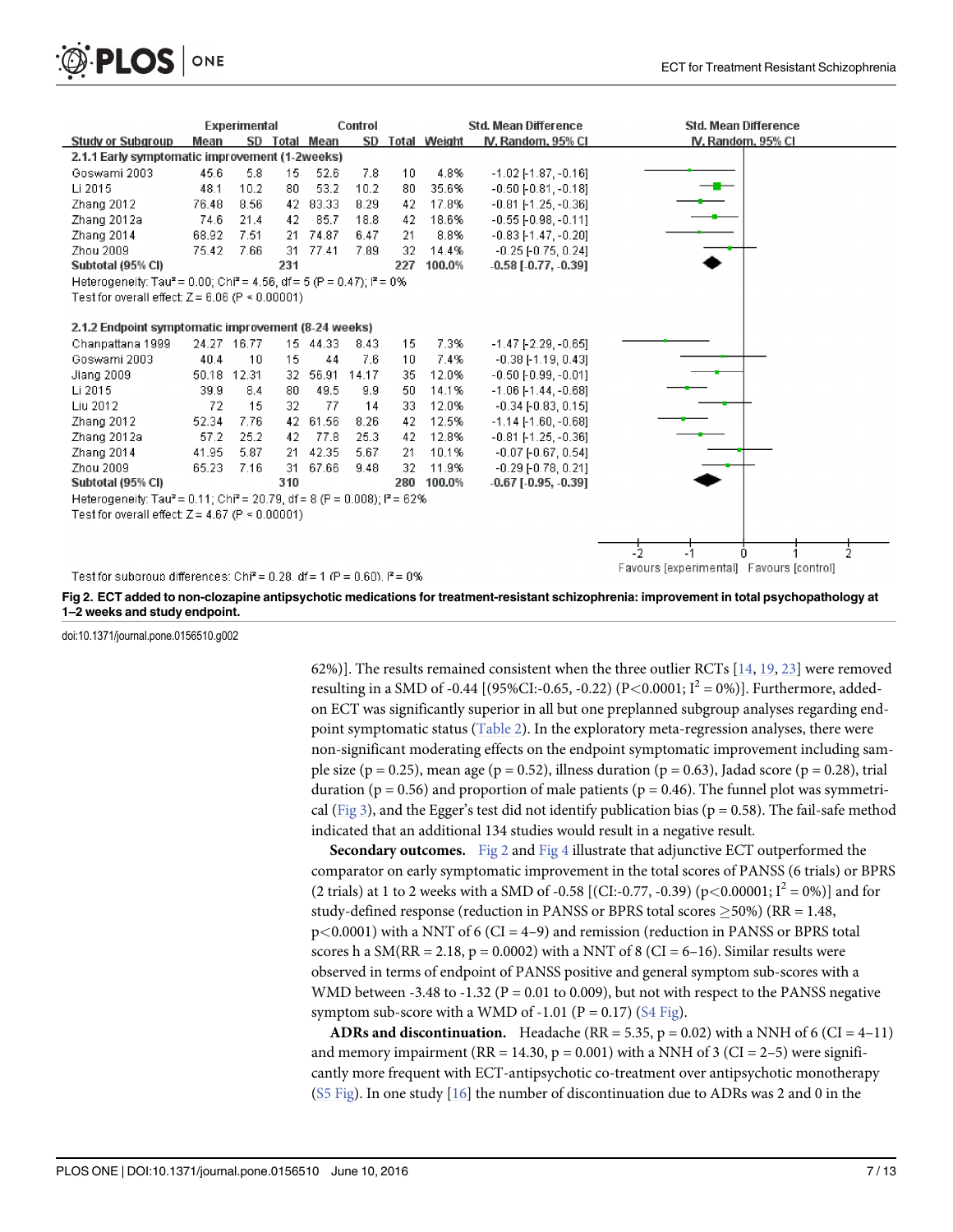| <b>Variables</b>                           | Subjects (studies) | <b>SMDs (95%CI)</b>           | $I^2$ (%)   | P         |
|--------------------------------------------|--------------------|-------------------------------|-------------|-----------|
| 1. Chinese studies                         | 535(7)             | $-0.63$ $(-0.93, -0.33)$      | 64          | < 0.0001  |
| Non-Chinese studies                        | 55(2)              | $-0.92$ ( $-1.99$ , $0.14$ )  | $\mathbf 0$ | 0.09      |
| 2. Double blind/rater-masked               | 271(5)             | $-0.74$ ( $-1.16$ , $-0.33$ ) | 61          | 0.0005    |
| Non-blinded                                | 319(4)             | $-0.59$ $(-1.04, -0.15)$      | 72          | 0.009     |
| 3. Trial duration < 12 weeks               | 323(4)             | $-0.95$ ( $-1.20, -0.70$ )    | 8           | < 0.00001 |
| Trial duration $>12$ weeks                 | 267(5)             | $-0.46$ $(-0.82, -0.10)$      | 51          | 0.01      |
| 4. the number of $ECTa$ : mean <9 sessions | 84(1)              | $-0.81$ ( $-1.25$ , $-0.36$ ) | <b>NA</b>   | 0.0004    |
| $mean > 9$ sessions                        | 481 (7)            | $-0.68$ ( $-1.03$ , $-0.33$ ) | 70          | 0.0002    |
| 5. High quality (Jadad score $>$ 3)        | 313(6)             | $-0.63$ ( $-1.03$ , $-0.23$ ) | 64          | 0.002     |
| Low quality (Jadad score $<$ 3)            | 277(3)             | $-0.74$ ( $-1.18$ , $-0.31$ ) | 66          | 0.0009    |
| 6. Co-starting with an antipsychotic       | 237(4)             | $-0.49$ $(-0.75, -0.23)$      | 1           | 0.0003    |
| Augmenting with an antipsychotic           | 353(5)             | $-0.83$ $(-1.26, -0.41)$      | 70          | 0.0001    |

<span id="page-10-0"></span>[Table 2.](#page-9-0) Subgroup and sensitivity analysis of the effect of mediator variables on the outcome of "endpoint symptomatic improvement".

<sup>a</sup>Only 8 RCTs reported the number of ECT sessions. Bold values are p<0.05

CI: 95% confidence interval; ECT = electroconvulsive therapy; SMDs = standardized mean differences; NA = not applicable

doi:10.1371/journal.pone.0156510.t002

ECT-antipsychotic co-treatment and antipsychotic monotherapy groups, respectively. The remaining RCTs did not report all-cause discontinuation rate.



#### Funnel Plot of Standard Error by Std diff in means



doi:10.1371/journal.pone.0156510.g003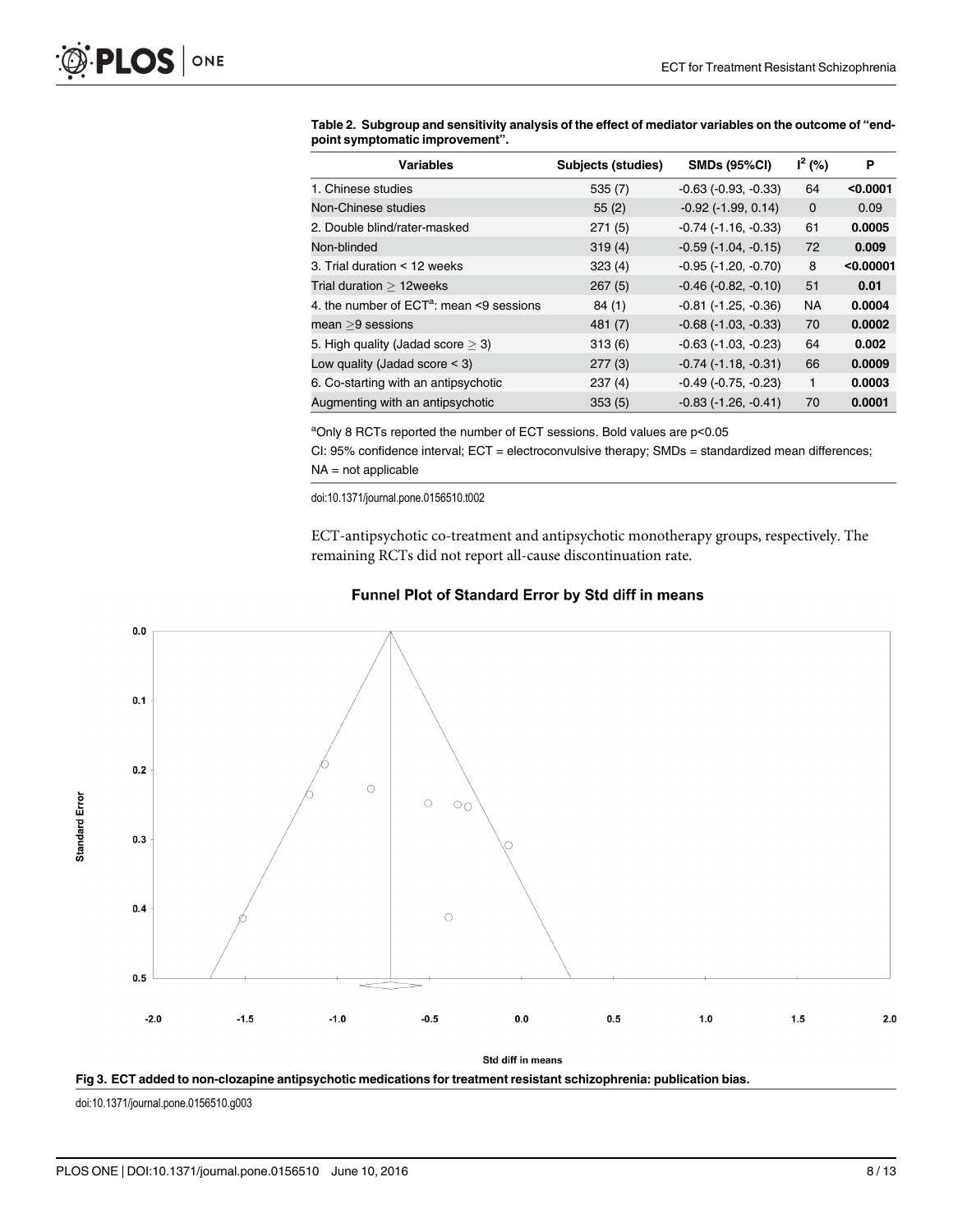<span id="page-11-0"></span>

|                                                                                                         | <b>Experimental</b> |     | Control |     |        | <b>Risk Ratio</b>                             | <b>Risk Ratio</b>                        |  |  |  |  |
|---------------------------------------------------------------------------------------------------------|---------------------|-----|---------|-----|--------|-----------------------------------------------|------------------------------------------|--|--|--|--|
| <b>Study or Subgroup</b>                                                                                | Events              |     |         |     |        | Total Events Total Weight M-H, Random, 95% CI | M-H, Random, 95% CI                      |  |  |  |  |
| 4.1.1 Study defined response                                                                            |                     |     |         |     |        |                                               |                                          |  |  |  |  |
| Li 2015                                                                                                 | 53.                 | 80  | 43      | 80  | 47.9%  | 1.23 [0.95, 1.59]                             |                                          |  |  |  |  |
| Liu 2012                                                                                                | 11                  | 32  | 7       | 33  | 4.8%   | 1.62 [0.72, 3.66]                             |                                          |  |  |  |  |
| Wang 2013                                                                                               | 21                  | 36  | 11      | 36  | 9.9%   | 1.91 [1.09, 3.36]                             |                                          |  |  |  |  |
| <b>Wang 2015</b>                                                                                        | 34                  | 63  | 18      | 63  | 15.4%  | 1.89 [1.20, 2.97]                             |                                          |  |  |  |  |
| Zhang 2012                                                                                              | 19                  | 42  | 12      | 42  | 9.3%   | 1.58 [0.88, 2.84]                             |                                          |  |  |  |  |
| Zhang 2012a                                                                                             | 22                  | 42  | 12      | 42  | 10.1%  | 1.83 [1.05, 3.20]                             |                                          |  |  |  |  |
| Zhou 2009                                                                                               | 6                   | 31  | 5       | 32  | 2.7%   | 1.24 [0.42, 3.64]                             |                                          |  |  |  |  |
| Subtotal (95% CI)                                                                                       |                     | 326 |         | 328 | 100.0% | 1.48 [1.24, 1.77]                             |                                          |  |  |  |  |
| <b>Total events</b>                                                                                     | 166                 |     | 108     |     |        |                                               |                                          |  |  |  |  |
| Heterogeneity: Tau <sup>2</sup> = 0.00; Chi <sup>2</sup> = 4.80, df = 6 (P = 0.57); i <sup>2</sup> = 0% |                     |     |         |     |        |                                               |                                          |  |  |  |  |
| Test for overall effect: $Z = 4.36$ (P < 0.0001)                                                        |                     |     |         |     |        |                                               |                                          |  |  |  |  |
|                                                                                                         |                     |     |         |     |        |                                               |                                          |  |  |  |  |
| 4.1.2 Study defined remission                                                                           |                     |     |         |     |        |                                               |                                          |  |  |  |  |
| Li 2015                                                                                                 | 27                  | 80  | 14      | 80  | 51.9%  | 1.93 [1.09, 3.40]                             |                                          |  |  |  |  |
| Liu 2012                                                                                                | З                   | 32  | 1       | 33  | 3.4%   | 3.09 [0.34, 28.21]                            |                                          |  |  |  |  |
| Wang 2013                                                                                               | 9                   | 36  | 3       | 36  | 11.1%  | 3.00 [0.88, 10.18]                            |                                          |  |  |  |  |
| <b>Wang 2015</b>                                                                                        | 13                  | 63  | 6       | 63  | 20.4%  | 2.17 [0.88, 5.34]                             |                                          |  |  |  |  |
| Zhang 2012                                                                                              | 4                   | 42  | 2       | 42  | 6.2%   | 2.00 [0.39, 10.34]                            |                                          |  |  |  |  |
| Zhang 2012a                                                                                             | 6                   | 42  | 2       | 42  | 7.0%   | 3.00 [0.64, 14.02]                            |                                          |  |  |  |  |
| Subtotal (95% CI)                                                                                       |                     | 295 |         | 296 | 100.0% | 2.18 [1.45, 3.28]                             |                                          |  |  |  |  |
| <b>Total events</b>                                                                                     | 62                  |     | 28      |     |        |                                               |                                          |  |  |  |  |
| Heterogeneity: Tau <sup>2</sup> = 0.00; Chi <sup>2</sup> = 0.72, df = 5 (P = 0.98); i <sup>2</sup> = 0% |                     |     |         |     |        |                                               |                                          |  |  |  |  |
| Test for overall effect: $Z = 3.74$ (P = 0.0002)                                                        |                     |     |         |     |        |                                               |                                          |  |  |  |  |
|                                                                                                         |                     |     |         |     |        |                                               |                                          |  |  |  |  |
|                                                                                                         |                     |     |         |     |        |                                               | 0.1<br>$10 -$<br>100<br>0.01             |  |  |  |  |
|                                                                                                         |                     |     |         |     |        |                                               | Favours (experimental) Favours (control) |  |  |  |  |
| Test for subgroup differences: Chi <sup>2</sup> = 2.87, df = 1 (P = 0.09), $P = 65.2\%$                 |                     |     |         |     |        |                                               |                                          |  |  |  |  |

[Fig 4.](#page-9-0) ECT added to non-clozapine antipsychotic medications for treatment resistant schizophrenia: study-defined response and remission.

doi:10.1371/journal.pone.0156510.g004

#### **Discussion**

In this meta-analysis of 11 RCTs ( $n = 818$ ) comparing add-on ECT to non-clozapine antipsychotics with antipsychotic monotherapy for TRS, the combination treatment was superior in terms of the primary and key secondary efficacy outcomes. Importantly, adjunctive ECT was both safe and well tolerated.

In terms of the primary outcome measurement, adjunctive ECT was significantly superior to antipsychotic monotherapy with a medium effect size; according to Cohen [\[41\]](#page-15-0) criteria, SMD of  $-0.2$ ,  $-0.5$ , and  $-0.8$  were defined as small, medium and large effect size, respectively. While the heterogeneity of the primary outcome result was 62%, the resultant effect size was still -0.44 and heterogeneity decreased to 0% after conducting a sensitivity analyses. The result was the same across all but one *a priori* defined subgroup analyses, namely non-Chinese studies. Subgroup analyses did not reveal a significant difference between the Chinese (SMD = -0.63, 95%CI:-0.93, -0.33) and non-Chinese studies (SMD = -0.92, 95%CI:-1.99, 0.14). In metaregression analyses, pre-specified baseline moderators or mediators of primary outcomes could not be identified. Publication bias was not detected by the funnel plot and Egger's test.

Adjunctive ECT was significantly superior to antipsychotic monotherapy with a moderate effect size of -0.58 after 1 to 2 weeks, which increased to the larger effect size of -0.67 after 8 weeks suggesting an overall reliability of the results. The majority of patients responded better to adjunctive ECT than to antipsychotic monotherapy: 50.9% vs. 32.9%, NNT = 6. The remission rates similarly favored adjunctive ECT: 21.0% vs. 9.5%, NNT = 8. While the optimal number of ECT sessions for schizophrenia remains unclear, 12 to 20 sessions have been shown to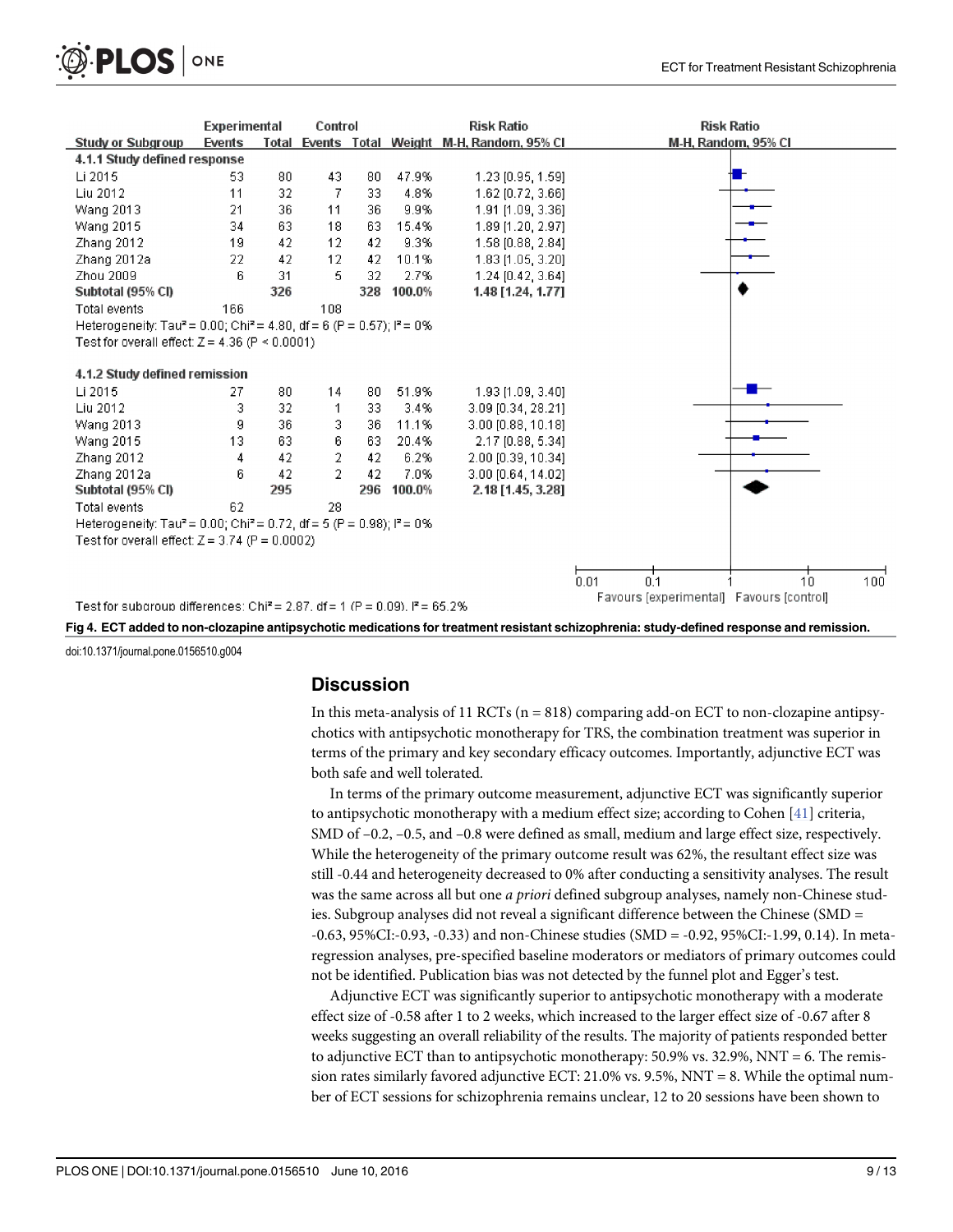<span id="page-12-0"></span>be adequate  $[42, 43]$  $[42, 43]$  $[42, 43]$  $[42, 43]$  $[42, 43]$ . The number of ECT sessions were  $14.2\pm8.0$  (range = 7.6–36.0, median = 8.0) in ten studies. Thus, an ECT course of 14 sessions appears to be reasonable to target the symptoms of schizophrenia. Of note, in seven of the eleven studies, the electrode placement was reported. In all seven of these studies, bilateral placement was utilized.

Adjunctive ECT was generally safe and well-tolerated. Sixteen patients reported headache  $(18.3\% \text{ vs. } 2.2\% \text{ on antipsychotic monotherapy}, \text{NNH} = 6)$  and 32 experienced memory impairment in the adjunctive ECT group (34.3% vs. 1.5% on antipsychotic monotherapy, NNH = 3), which were consistent with Wang et al's study [\[25\]](#page-14-0). These ADRs were mostly mild, transient and tolerable [[17](#page-14-0), [18](#page-14-0)].

In a recent meta-analysis on adjunctive ECT combined with any type of antipsychotics for TRS (22 RCTs), 11 RCTs focused on concurrent use of ECT with non-clozapine antipsychotics [\[25](#page-14-0)]. However, the authors did not examine the separate effect of this strategy. Another systematic review concluded that ECT may be an effective and safe augmentation strategy to clozapine in TRS, but the effects of ECT combined with non-clozapine were not examined [[12](#page-13-0)].

Several limitations of this meta-analysis need to be mentioned. First, blinding methods for raters were only reported in 4 studies and only 7 of the 11 RCTs were rated as high quality. Second, there was statistical heterogeneity of endpoint symptomatic improvement resulting from methodological and clinical heterogeneity. This limitation was partly offset by one sensitivity analysis, 5 subgroup analyses and 7 meta-regression analyses to identify potential moderators or mediators of the effect on primary outcome. Third, most studies had relatively short duration (median = 8.0 weeks). Fourth, although serious adverse effects, such as confusion, could occur after ECT, apart from the ADRs mentioned above, no serious adverse effects were reported in the studies. Finally, few objective measures evaluated neurocognitive functioning. Only 2 RCTs [\[17,](#page-14-0) [24\]](#page-14-0) tested cognitive functions with the Wechsler Memory Scale without data for the control group in one RCT  $[24]$  $[24]$  $[24]$ ; 1 RCT  $[14]$  $[14]$  $[14]$  applied the modified Mini-Mental State Examination; one RCT [[16\]](#page-14-0) used the Wisconsin Card Sorting Test.

# **Conclusions**

This systematic review and meta-analysis of 11 RCTs with 818 patients concluded that ECT added to a non-clozapine antipsychotic medication for TRS is more effective than antipsychotic monotherapy. The ECT/non-clozapine antipsychotic combination is safe and tolerable. Future studies should examine clinical factors that predict efficacy and tolerability of ECT for patients with schizophrenia.

#### Supporting Information

[S1 Fig.](http://www.plosone.org/article/fetchSingleRepresentation.action?uri=info:doi/10.1371/journal.pone.0156510.s001) PRISMA 2009 Checklist. (DOCX)

[S2 Fig.](http://www.plosone.org/article/fetchSingleRepresentation.action?uri=info:doi/10.1371/journal.pone.0156510.s002) The excluded publications. (DOCX)

[S3 Fig.](http://www.plosone.org/article/fetchSingleRepresentation.action?uri=info:doi/10.1371/journal.pone.0156510.s003) Risk of bias. (DOCX)

[S4 Fig.](http://www.plosone.org/article/fetchSingleRepresentation.action?uri=info:doi/10.1371/journal.pone.0156510.s004) ECT added to non-clozapine antipsychotic medications for treatment resistant schizophrenia: the Positive and Negative Syndrome Scale (PANSS) positive, negative and general psychopathology sub-scores. (DOCX)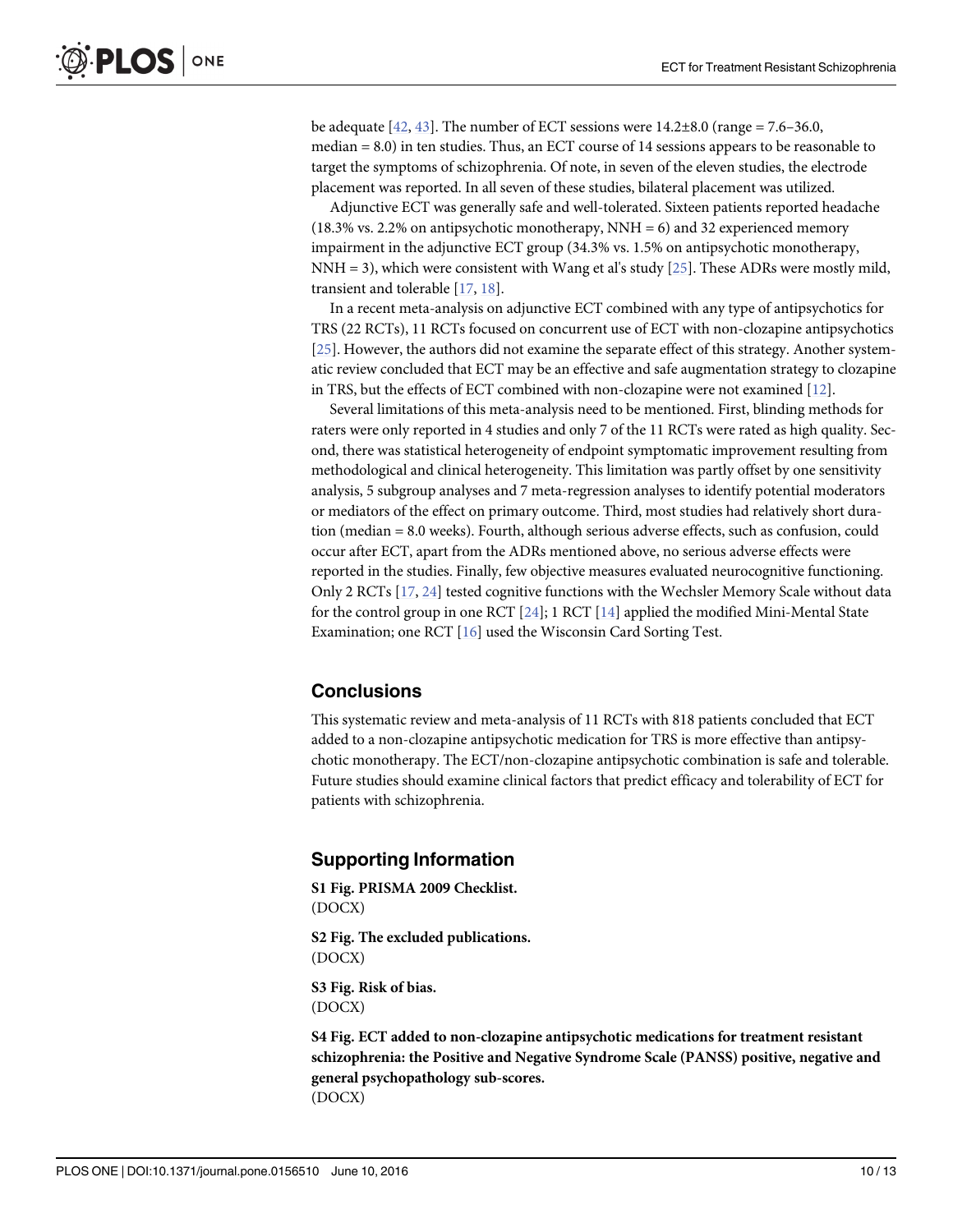<span id="page-13-0"></span>[S5 Fig.](http://www.plosone.org/article/fetchSingleRepresentation.action?uri=info:doi/10.1371/journal.pone.0156510.s005) ECT added to non-clozapine antipsychotic medications for treatment resistant schizophrenia: adverse drug reactions.

(DOCX)

[S1 Table](http://www.plosone.org/article/fetchSingleRepresentation.action?uri=info:doi/10.1371/journal.pone.0156510.s006). GRADE analyses: ECT added to non-clozapine antipsychotics for treatment resistant schizophrenia. (DOCX)

## Author Contributions

Conceived and designed the experiments: WZ YTX. Performed the experiments: WZ XLC YTX. Analyzed the data: WZ XLC ZRL. Contributed reagents/materials/analysis tools: WZ XLC ZRL. Wrote the paper: WZ TG GSU YTX YQX BPF SJS YYW. Approval of the final version for publication: WZ XLC GSU YQX TG ZRL YYW BPF SJS YTX.

#### References

- [1.](#page-4-0) Kho KH, Blansjaar BA, de Vries S, Babuskova D, Zwinderman AH, Linszen DH. Electroconvulsive therapy for the treatment of clozapine nonresponders suffering from schizophrenia—an open label study. European archives of psychiatry and clinical neuroscience. 2004; 254(6):372–9. Epub 2004/11/13. doi: [10.1007/s00406-004-0517-y](http://dx.doi.org/10.1007/s00406-004-0517-y) PMID: [15538604.](http://www.ncbi.nlm.nih.gov/pubmed/15538604)
- [2.](#page-4-0) Correll CU, Rummel-Kluge C, Corves C, Kane JM, Leucht S. Antipsychotic combinations vs monotherapy in schizophrenia: a meta-analysis of randomized controlled trials. Schizophr Bull. 2009; 35(2):443– 57. Epub 2008/04/18. doi: [10.1093/schbul/sbn018](http://dx.doi.org/10.1093/schbul/sbn018) PMID: [18417466](http://www.ncbi.nlm.nih.gov/pubmed/18417466); PubMed Central PMCID: PMCPMC2659301.
- [3.](#page-4-0) Chanpattana W, Chakrabhand ML, Kongsakon R, Techakasem P, Buppanharun W. Short-term effect of combined ECT and neuroleptic therapy in treatment-resistant schizophrenia. J ECT. 1999; 15 (2):129–39. Epub 1999/06/23. PMID: [10378152.](http://www.ncbi.nlm.nih.gov/pubmed/10378152)
- [4.](#page-4-0) Meltzer HY. Dimensions of outcome with clozapine. Br J Psychiatry Suppl. 1992;(17: ):46–53. Epub 1992/05/01. PMID: [1418889.](http://www.ncbi.nlm.nih.gov/pubmed/1418889)
- [5.](#page-4-0) Iqbal MM, Rahman A, Husain Z, Mahmud SZ, Ryan WG, Feldman JM. Clozapine: a clinical review of adverse effects and management. Ann Clin Psychiatry. 2003; 15(1):33–48. PMID: [12839431.](http://www.ncbi.nlm.nih.gov/pubmed/12839431)
- 6. Young CR, Bowers MB Jr., Mazure CM. Management of the adverse effects of clozapine. Schizophr Bull. 1998; 24(3):381–90. PMID: [9718630](http://www.ncbi.nlm.nih.gov/pubmed/9718630).
- [7.](#page-4-0) Li Q, Xiang YT, Su YA, Shu L, Yu X, Correll CU, et al. Clozapine in schizophrenia and its association with treatment satisfaction and quality of life: Findings of the three national surveys on use of psychotropic medications in China (2002–2012). Schizophr Res. 2015; 168(1–2):523–9. doi: [10.1016/j.schres.](http://dx.doi.org/10.1016/j.schres.2015.07.048) [2015.07.048](http://dx.doi.org/10.1016/j.schres.2015.07.048) PMID: [26277534.](http://www.ncbi.nlm.nih.gov/pubmed/26277534)
- [8.](#page-4-0) Englisch S, Zink M. Treatment-resistant Schizophrenia: Evidence-based Strategies. Mens sana monographs. 2012; 10(1):20–32. Epub 2012/06/02. doi: [10.4103/0973-1229.91588](http://dx.doi.org/10.4103/0973-1229.91588) PMID: [22654380;](http://www.ncbi.nlm.nih.gov/pubmed/22654380) PubMed Central PMCID: PMCPMC3353603.
- 9. Porcelli S, Balzarro B, Serretti A. Clozapine resistance: augmentation strategies. Eur Neuropsychopharmacol. 2012; 22(3):165–82. Epub 2011/09/13. doi: [10.1016/j.euroneuro.2011.08.005](http://dx.doi.org/10.1016/j.euroneuro.2011.08.005) PMID: [21906915](http://www.ncbi.nlm.nih.gov/pubmed/21906915).
- [10.](#page-4-0) Vayisoglu S, Anil Yagcioglu E. [Augmentation strategies in patients with schizophrenia who show partial response to clozapine treatment]. Turk psikiyatri dergisi = Turkish journal of psychiatry. 2014; 25 (3):201–11. Epub 2014/09/16. PMID: [25219694.](http://www.ncbi.nlm.nih.gov/pubmed/25219694)
- [11.](#page-4-0) Petrides G, Malur C, Braga RJ, Bailine SH, Schooler NR, Malhotra AK, et al. Electroconvulsive therapy augmentation in clozapine-resistant schizophrenia: a prospective, randomized study. A J Psychiatry. 2015; 172(1):52–8. Epub 2014/08/27. doi: [10.1176/appi.ajp.2014.13060787](http://dx.doi.org/10.1176/appi.ajp.2014.13060787) PMID: [25157964](http://www.ncbi.nlm.nih.gov/pubmed/25157964).
- [12.](#page-4-0) Lally J, Tully J, Robertson D, Stubbs B, Gaughran F, MacCabe JH. Augmentation of clozapine with electroconvulsive therapy in treatment resistant schizophrenia: A systematic review and meta-analysis. Schizophr Res. 2016; 171(1–3):215–24. Epub 2016/02/02. doi: [10.1016/j.schres.2016.01.024](http://dx.doi.org/10.1016/j.schres.2016.01.024) PMID: [26827129](http://www.ncbi.nlm.nih.gov/pubmed/26827129).
- [13.](#page-4-0) Weiner RD. The practice of electroconvulsive therapy: Recommendations for treatment, training, and privileging: A Task Force Report of the American Psychiatric Association: American Psychiatric Pub; 2008.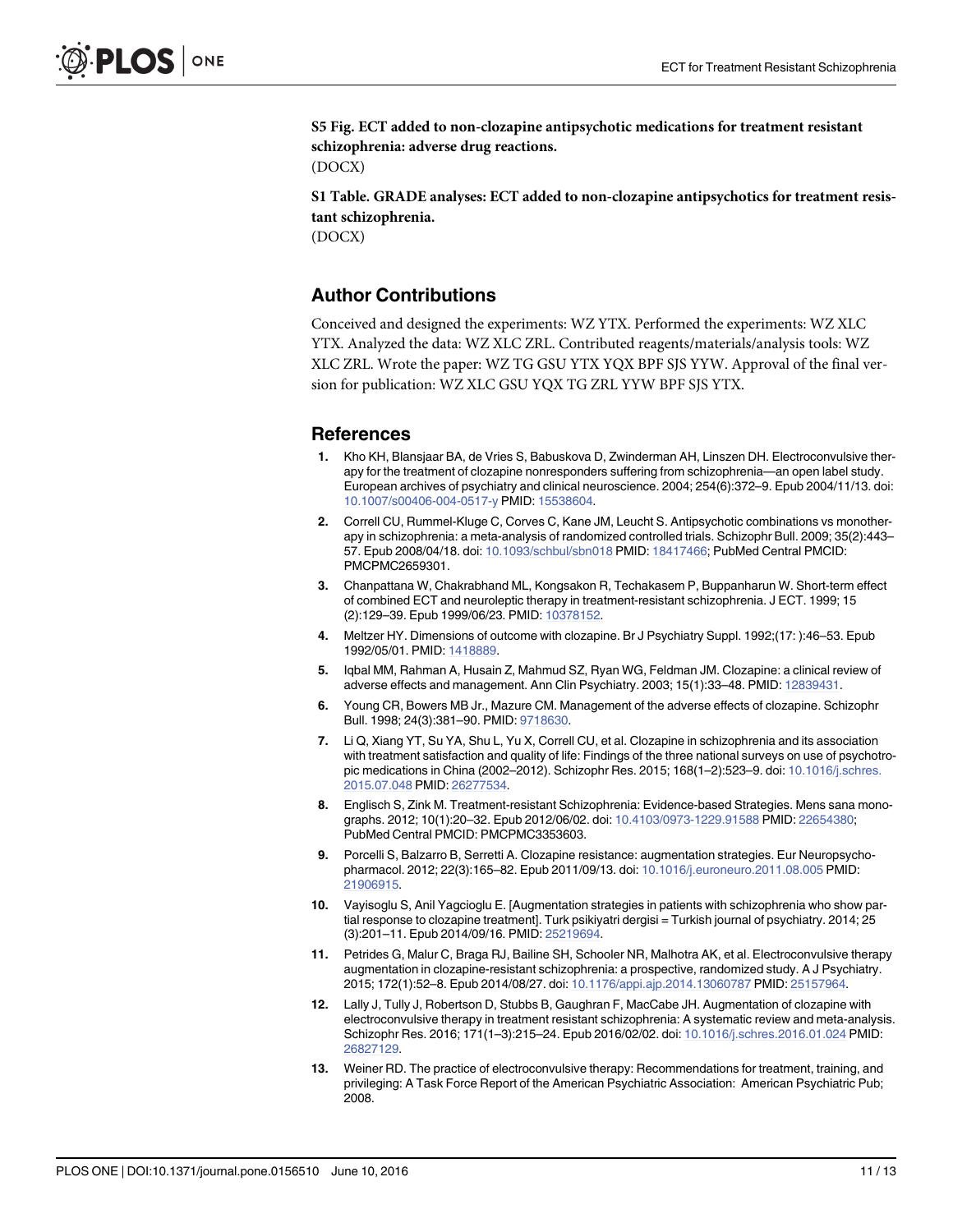- <span id="page-14-0"></span>[14.](#page-4-0) Chanpattana W, Chakrabhand ML, Sackeim HA, Kitaroonchai W, Kongsakon R, Techakasem P, et al. Continuation ECT in treatment-resistant schizophrenia: a controlled study. J ECT. 1999; 15(3):178–92. Epub 1999/09/24. PMID: [10492856.](http://www.ncbi.nlm.nih.gov/pubmed/10492856)
- [15.](#page-6-0) Goswami U, U. K, B. S. Efficacy of Electroconvulsive Therapy in Treatment Resistant Schizophreinia: A double-blind study. Indian journal of psychiatry. 2003; 45(1):: 26–9. PMID: [21206809](http://www.ncbi.nlm.nih.gov/pubmed/21206809)
- [16.](#page-9-0) Jiang XQ, Yang KR, Zhou B, Jing P, Zheng LF, Gao XF, et al. Study on efficacy of modified electroconvulsive therapy(MECT)together with risperidone in treatment treatment-resistant schizophrenia(TRS) [In Chinese]. Chinese Journal of Nervous and Mental Diseases. 2009; 35(2):79–83. doi: [10.3969/j.issn.](http://dx.doi.org/10.3969/j.issn.1002-0152.2009.02.005) [1002-0152.2009.02.005](http://dx.doi.org/10.3969/j.issn.1002-0152.2009.02.005)
- [17.](#page-12-0) Zhou HJ, Mao ZR, Chen YJ, Song BF, Shi DQ. A comparative study of modified electroconvulsive therapy combined with olanzapine in the treatment of treatment-refractory schizophrenia [In Chinese]. Journal of Neuroscience and Mental Health. 2009; 9(4):328–31. doi: [10.3969/j.issn.1009-6574.2009.04.](http://dx.doi.org/10.3969/j.issn.1009-6574.2009.04.017) [017](http://dx.doi.org/10.3969/j.issn.1009-6574.2009.04.017)
- [18.](#page-12-0) Liu W, Guo XM, Wei BX, Chen JG, Du YT, Zhang R. A randomized controlled trials of olanzapine combined with MECT in the treatment of refractory schizophrenia [In Chinese]. Zhongguo Yaowu Yu Linchuang. 2012; 12(1):115–7. doi: [10.3969/j.issn.1671-2560.2012.01.058](http://dx.doi.org/10.3969/j.issn.1671-2560.2012.01.058)
- [19.](#page-5-0) Zhang SR, Zhang JL, Li XZ, Yang YY, Lang LS. Clinical efficacy of olanzapine combined with MECT in the treatment of patients with treatment refractory schizophrenia [In Chinese]. Renmin Junyi. 2012; 55 (02):141–3.
- 20. Zhang ZP. A comparative study of quetiapine combined with MECT in the treatment of refractory schizophrenia [In Chinese]. Journal of Clinical Psychosomatic Diseases. 2012; 18(1):77–8. doi: [10.](http://dx.doi.org/10.3969/j.issn.1672-187X.2012.01.031-0077-02) [3969/j.issn.1672-187X.2012.01.031-0077-02](http://dx.doi.org/10.3969/j.issn.1672-187X.2012.01.031-0077-02)
- [21.](#page-6-0) Wang F, Guo DW. A comparative study of olanzapine combined with MECT in treatment-resistant schizophrenia [In Chinese]. Chinese Journal of Clinical Rational Drug Use. 2013; 6(24):99.
- 22. Zhang JY. A comparative study of olanzapine combined with MECT in the treatment of refractory schizophrenia [In Chinese]. Yanbian Yixue. 2014; 9(27):35–6,7.
- [23.](#page-5-0) Li N, Wan ZY. Clinical efficacy analysis of ziprasidone combined with MECT in the treatment of refractory schizophrenia [In Chinese]. Medical Information. 2015; 28(4):194–5.
- [24.](#page-4-0) Wang GK. Efficacy of ziprasidone combined with MECT in the treatment of refractory schizophrenia [In Chinese]. Medical Information. 2015; 28(14):43–.
- [25.](#page-4-0) Wang WZ, Pu CC, Jiang JL, Cao QY, Wang JJ, Zhao M, et al. Efficacy and safety of treating patients with refractory schizophrenia with antipsychotic medication and adjunctive electroconvulsive therapy: a systematic review and meta-analysis [In Chinese]. Shanghai Archives of Psychiatry. 2015; 27 (04):206–19.
- [26.](#page-4-0) Tharyan P, Adams CE. Electroconvulsive therapy for schizophrenia. Cochrane Database Syst Rev. 2005;(2: ):CD000076. Epub 2005/04/23. doi: [10.1002/14651858.CD000076.pub2](http://dx.doi.org/10.1002/14651858.CD000076.pub2) PMID: [15846598.](http://www.ncbi.nlm.nih.gov/pubmed/15846598)
- [27.](#page-4-0) Furlan AD, Pennick V, Bombardier C, van Tulder M. 2009 updated method guidelines for systematic reviews in the Cochrane Back Review Group. Spine. 2009; 34(18):1929–41. Epub 2009/08/15. doi: [10.](http://dx.doi.org/10.1097/BRS.0b013e3181b1c99f) [1097/BRS.0b013e3181b1c99f](http://dx.doi.org/10.1097/BRS.0b013e3181b1c99f) PMID: [19680101.](http://www.ncbi.nlm.nih.gov/pubmed/19680101)
- [28.](#page-4-0) Moher D, Liberati A, Tetzlaff J, Altman DG. Preferred reporting items for systematic reviews and metaanalyses: the PRISMA statement. Annals of internal medicine. 2009; 151(4):264–9, W64. Epub 2009/ 07/23. PMID: [19622511.](http://www.ncbi.nlm.nih.gov/pubmed/19622511)
- [29.](#page-5-0) Kay SR, Fiszbein A,., Opler LA. The positive and negative syndrome scale (PANSS) for schizophrenia. Schizophrenia Bulletin. 1987; 13(2):463–8.
- [30.](#page-5-0) Overall JE, Gorham DR. The Brief Psychiatric Rating-Scale. Psychological Reports. 1962; 10(3):799– 812.
- [31.](#page-5-0) Higgins J, Higgins J, Prof. Cochrane handbook for systematic reviews of interventions: John Wiley & Sons; 2008.
- [32.](#page-5-0) Jadad AR, Moore RA, Carroll D, Jenkinson C, Reynolds DJ, Gavaghan DJ, et al. Assessing the quality of reports of randomized clinical trials: is blinding necessary? Control Clin Trials. 1996; 17(1):1–12. Epub 1996/02/01. PMID: [8721797](http://www.ncbi.nlm.nih.gov/pubmed/8721797).
- [33.](#page-5-0) Shang A, Huwiler-Muntener K, Nartey L, Juni P, Dorig S, Sterne JA, et al. Are the clinical effects of homoeopathy placebo effects? Comparative study of placebo-controlled trials of homoeopathy and allopathy. Lancet. 2005; 366(9487):726–32. Epub 2005/08/30. doi: [10.1016/s0140-6736\(05\)67177-2](http://dx.doi.org/10.1016/s0140-6736(05)67177-2) PMID: [16125589.](http://www.ncbi.nlm.nih.gov/pubmed/16125589)
- [34.](#page-5-0) Balshem H, Helfand M, Schunemann HJ, Oxman AD, Kunz R, Brozek J, et al. GRADE guidelines: 3. Rating the quality of evidence. J Clin Epidemiol. 2011; 64(4):401–6. Epub 2011/01/07. doi: [10.1016/j.](http://dx.doi.org/10.1016/j.jclinepi.2010.07.015) [jclinepi.2010.07.015](http://dx.doi.org/10.1016/j.jclinepi.2010.07.015) PMID: [21208779.](http://www.ncbi.nlm.nih.gov/pubmed/21208779)